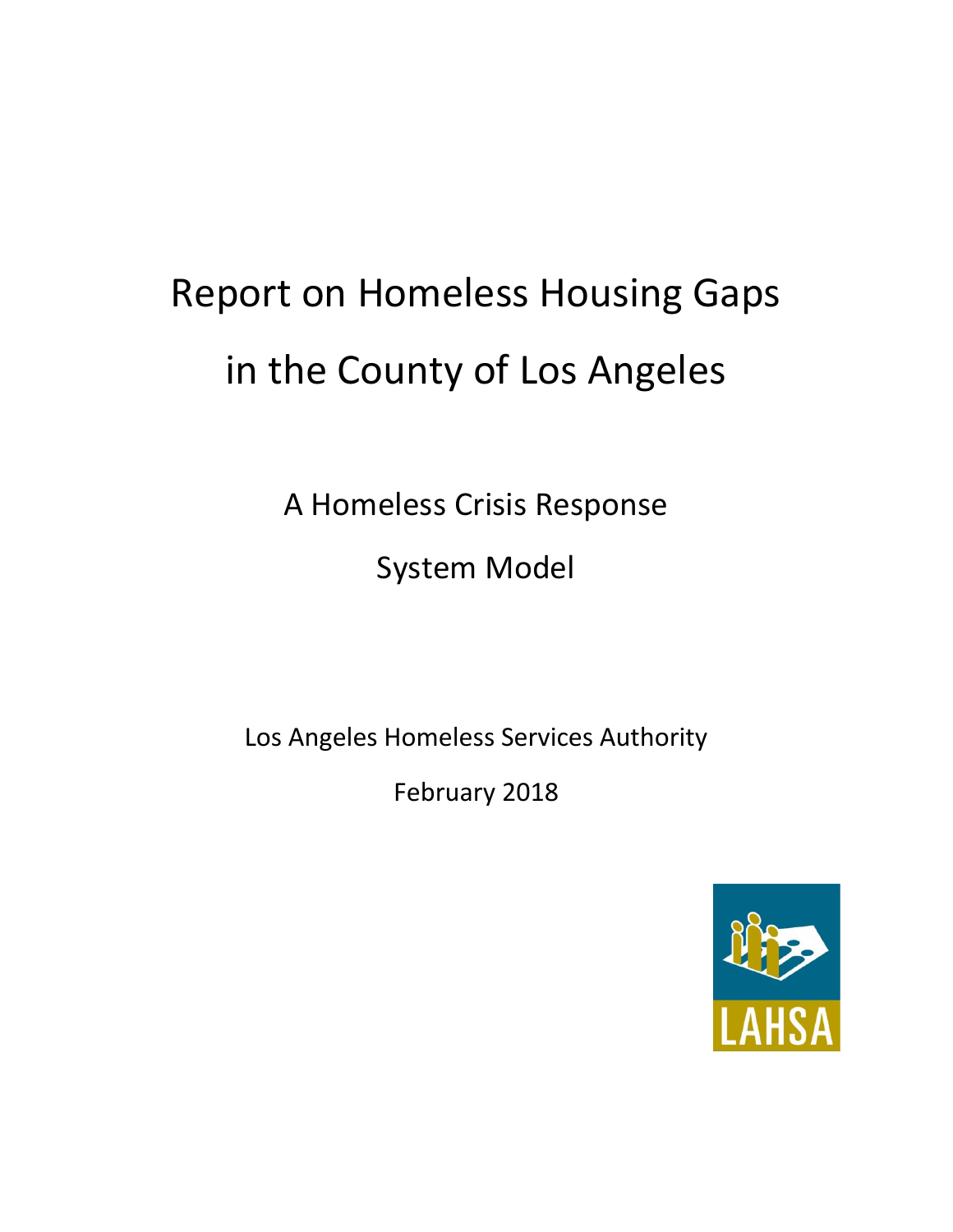| <b>TABLE OF CONTENTS</b> |  |  |
|--------------------------|--|--|
|                          |  |  |

| A.             |  |
|----------------|--|
|                |  |
|                |  |
| Α.             |  |
| B <sub>1</sub> |  |
| $C_{\cdot}$    |  |
| D.             |  |
|                |  |
|                |  |
|                |  |
|                |  |
|                |  |
|                |  |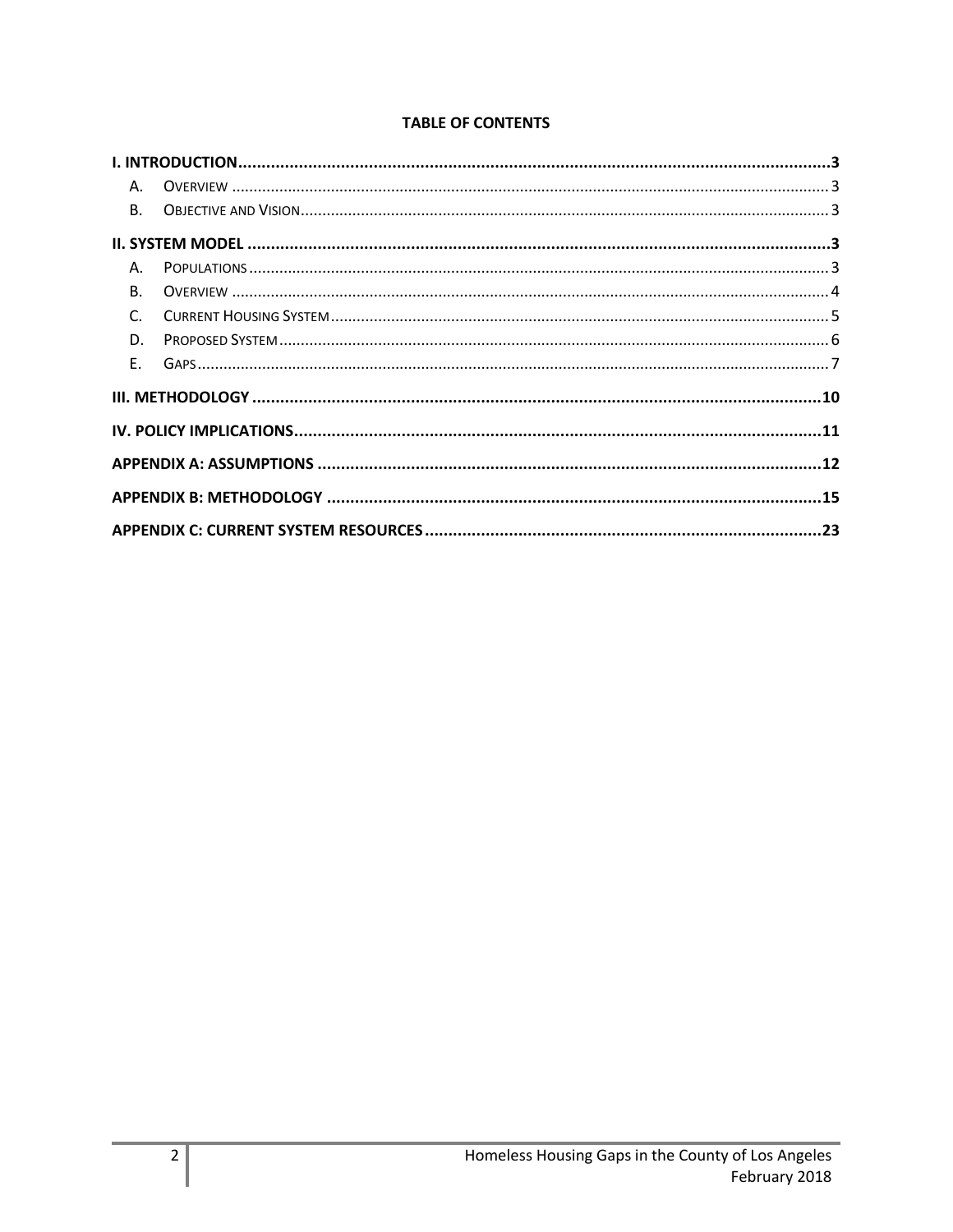## **I. INTRODUCTION**

## **A. Overview**

This system modeling analysis was conducted by the Los Angeles Homeless Services Authority (LAHSA) and technical assistance consultant Abt Associates (Abt). The model estimates how many people experience homelessness over the course of the year, incorporates compiled and analyzed data on the current system resources and how they are being used, and proposes a system with the recommended number and proportion of resources to functionally end homelessness in Los Angeles County. This analysis updates and expands the "Report on Homeless Housing Gaps in the County of Los Angeles" presented in 2015. Analysis specific to City of Los Angeles data will be presented in March 2018.

## **B. Objective and Vision**

This model is intended to provide a resource map necessary to achieve the functional end to homelessness in Los Angeles County. The United States Interagency Council on Homelessness (USICH) defines functional end to homelessness as the point at which a region has a systematic response in place that ensures homelessness is prevented whenever possible and/or is rare, brief, and non-recurring.

This model is also intended to inform funding priorities and programmatic decisions that will functionally end homelessness in the Los Angeles region. In doing so, it will help policy makers determine the funding allocations for specific populations and program types. Most immediately, this report will inform the second-year budgeting of Measure H funds and will help to advocate for additional resources. Finally, this report provides a new comparison point upon which long-term trends can be measured and progress toward goals can be tracked.

## **II. SYSTEM MODEL**

## **A. Populations**

The analysis described in this report is applied to three distinct populations:

## **1. Adult-Headed Households (Non-Veterans):**

- a) Individuals, age 25+ (non-veterans)
- b) Families with children, head of household age 25+ (non-veterans)

## **2. Youth-Headed Households (Non-Veterans):**

- a) Individuals, age 18-24 (non-veterans); Unaccompanied minors, age 18 or younger (nonveterans)
- b) Families with children, head of household age 18-24 (non-veterans)

## **3. Households with Veterans:**

- a) Individuals, age 18+
- b) Families with children, head of household age 18+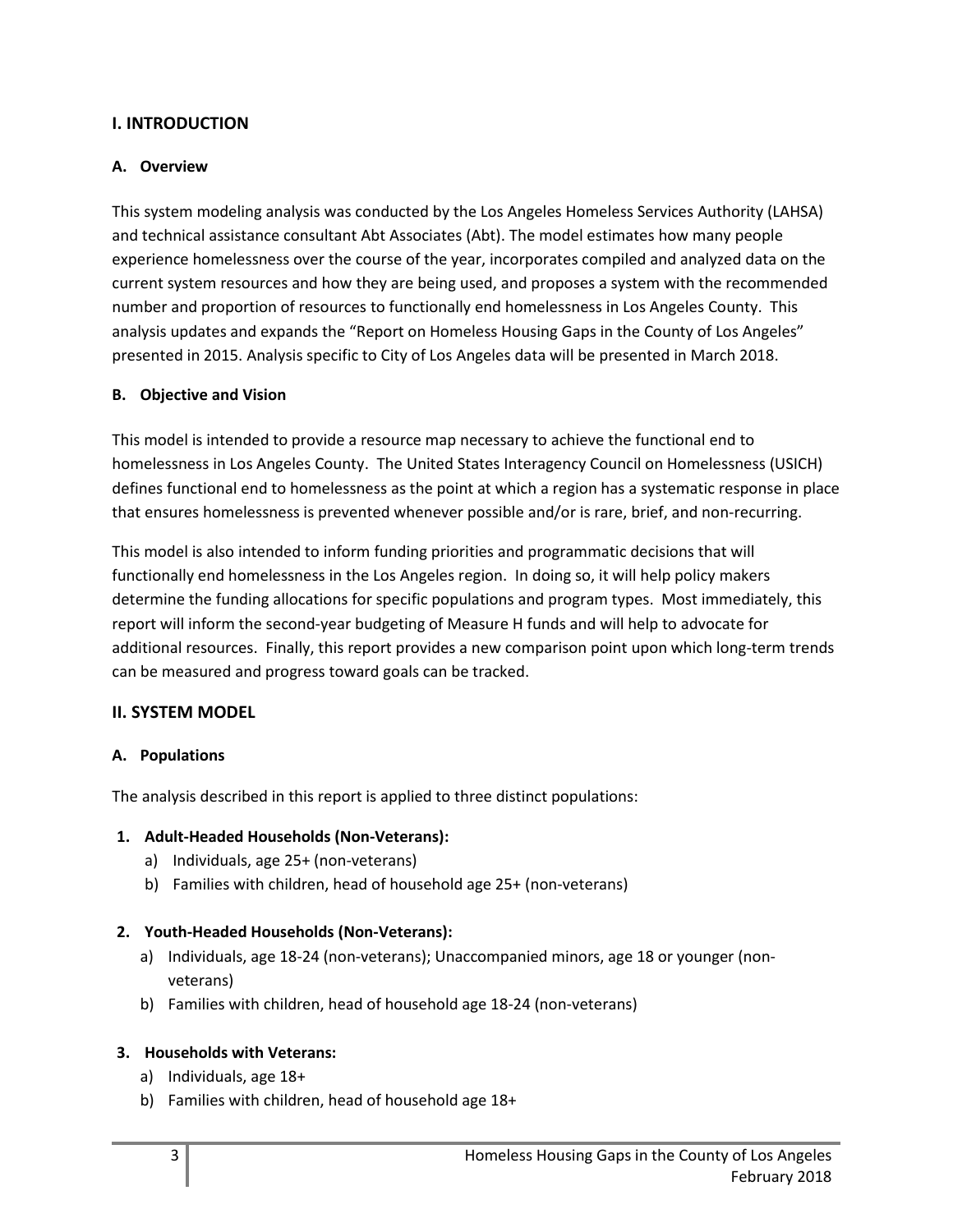Each of the six populations was further broken down into chronically homeless and short-term homeless subgroups, for a total of twelve population domains. Chronic homelessness is defined by the U.S. Department of Housing and Urban Development (HUD) as an individual or head of household "with a disability who has been continuously homeless for one year or more or has experienced at least four episodes of homelessness in the last three years where the combined length of time homeless in those occasions is at least 12 months" (HUD, 2017 Annual Homeless Assessment Report). For the purposes of this analysis, short-term homelessness refers to any non-chronically homeless household.

## **B. Overview**

This system modeling analysis is designed to answer the question "what resources are needed to functionally end homelessness in Los Angeles County?" The model answers this question by estimating how many people experience homelessness over the course of the year, incorporating compiled and analyzed data on how the system is currently being used, and designing a system with an adequate number of units in each program type to end homelessness in Los Angeles County. A critical component to the system modeling exercise was factoring in assumptions at each level of analysis. A complete list of these assumptions is included in Appendix A.

As captured in Table 1 (see below), the system modeling for individuals and families with children establishes gaps in existing beds/units needed to achieve the inventory in the proposed system. Note that this table displays the data for individuals and families with children within three populations used in the system modeling analysis: adults (non-veterans), youth (non-veterans), and veterans.

The gaps for individuals are larger than the gaps for families with children. For both individuals and families with children, all program types have a gap except for transitional housing (TH; see Appendix B for list of program definitions). The surplus in TH aligns with national best practices recommending that TH be used in a limited manner. The gap in permanent housing is the largest, aligning with the best practice literature which states that permanent supportive housing (PSH) and rapid re-housing (RRH) are the most effective housing interventions for helping individuals exit homelessness and stay housed. The analysis also demonstrates a large gap for diversion/prevention for individuals. These gaps will guide future revenue planning across the system.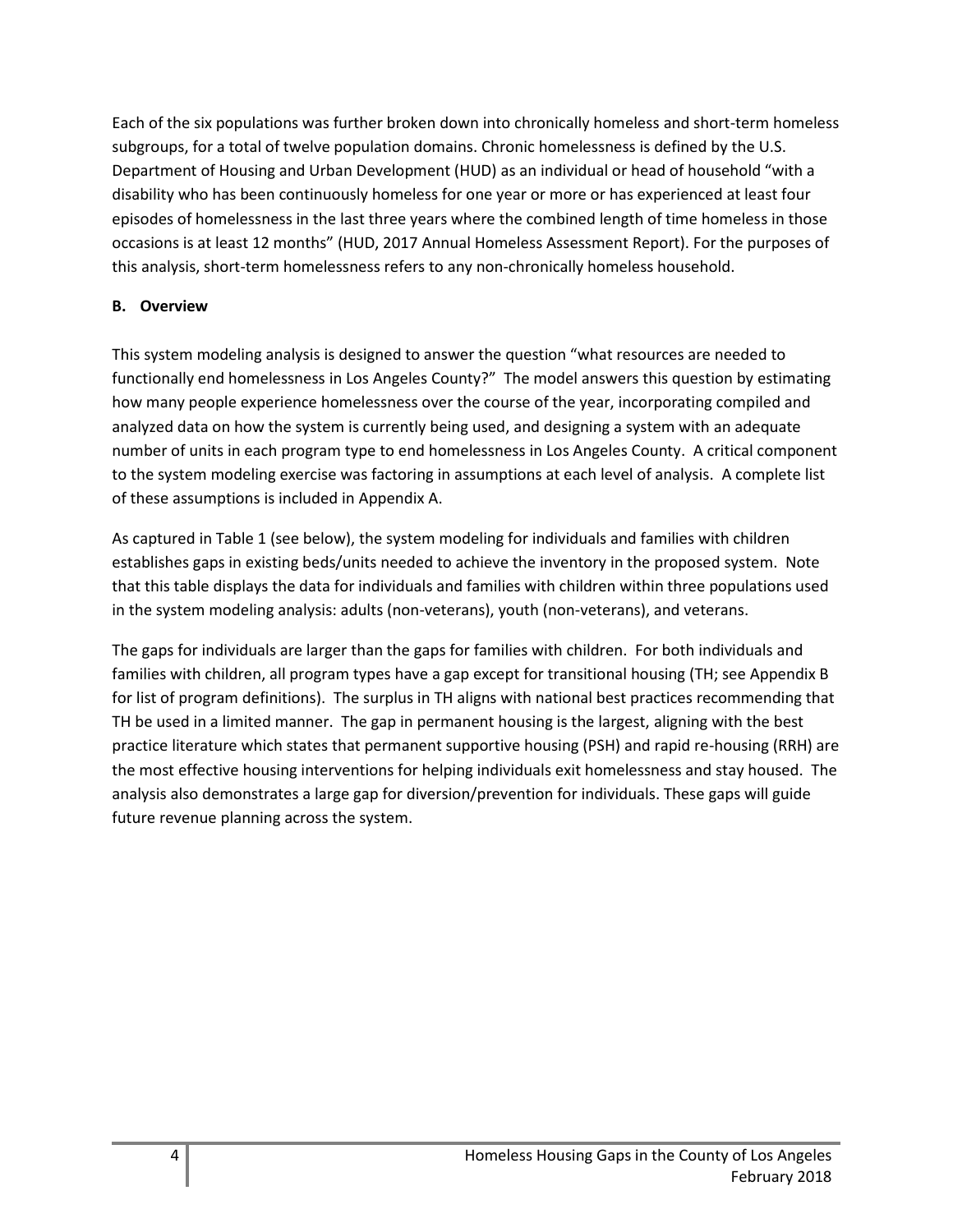| <b>Program Type</b><br>(Individuals)            | Current<br><b>System Funded</b><br><b>Through June</b><br>2018:<br><b>Individuals</b><br>(Beds)             | Proposed<br>System:<br><b>Individuals</b><br>(Beds)                | <b>Housing</b><br>Gap:<br><b>Individuals</b><br>$(Beds)^1$                          | $Gap - %$<br><b>Change from</b><br><b>Current</b><br><b>System</b> |
|-------------------------------------------------|-------------------------------------------------------------------------------------------------------------|--------------------------------------------------------------------|-------------------------------------------------------------------------------------|--------------------------------------------------------------------|
| <b>Permanent Supportive Housing (PSH)</b>       | 17,131                                                                                                      | 38,406                                                             | $-21,275$                                                                           | ↑ 124%                                                             |
| Rapid Re-Housing (RRH) <sup>2</sup>             | 2,003 <sup>3</sup>                                                                                          | 12,723                                                             | $-10,446$                                                                           | ↑ 535%                                                             |
| <b>Transitional Housing (TH)</b>                | 4,767                                                                                                       | 1,795                                                              | 2,972                                                                               | 62%                                                                |
| <b>Emergency Shelter (ES)</b>                   | 5,757                                                                                                       | 8,823                                                              | $-3,066$                                                                            | ↑ 53%                                                              |
| Diversion/Prevention (Div/Prv)                  | 700                                                                                                         | 3,705                                                              | $-3,005$                                                                            | ↑429%                                                              |
|                                                 |                                                                                                             |                                                                    |                                                                                     |                                                                    |
| <b>Program Type</b><br>(Families with Children) | <b>Current</b><br><b>System Funded</b><br><b>Through June</b><br>2018: Families<br>with Children<br>(Units) | Proposed<br>System:<br><b>Families with</b><br>Children<br>(Units) | <b>Housing</b><br>Gap:<br><b>Families</b><br>with<br><b>Children</b><br>$(Units)^1$ | Gap as %<br><b>Change from</b><br>Current<br><b>System</b>         |
| <b>Permanent Supportive Housing (PSH)</b>       | 1,892                                                                                                       | 3,278                                                              | $-1,386$                                                                            | ↑73%                                                               |
| Rapid Re-Housing (RRH) <sup>2</sup>             | $1,288^3$                                                                                                   | 2,295                                                              | $-1,281$                                                                            | ↑78%                                                               |
| <b>Transitional Housing (TH)</b>                | 812                                                                                                         | 736                                                                | 76                                                                                  | $\downarrow$ 9%                                                    |
| <b>Emergency Shelter (ES)</b>                   | 1,889                                                                                                       | 2,073                                                              | $-184$                                                                              | ↑ 10%                                                              |

**Table 1: System Model Overview – Individuals and Families with Children (Los Angeles County)**

 $1$  Note that negative values indicate a resource gap relative to the proposed system allocation; positive values indicate a resource surplus.

 $^2$  For the purposes of this analysis, RRH slots are point-in-time. On average, each RRH slot is used about 2.0 times for families and 2.1 times for individuals over the course of the year in the proposed system.

 $3$  RRH resources designated for veterans or youth are not specific for individuals and families with children. For the purpose of this analysis, those resources were shifted between individuals and families with children.

<sup>4</sup> Current system funds 500 slots for diversion/prevention; however, the HMIS data set that was used for this analysis was not fully representative of these resources.

#### **C. Current Housing System**

Table 2 (see below) shows the housing inventory in the current system overall and by population. This inventory consists of resources in the January 2017 Housing Inventory Count (HIC) in addition to new resources committed through June 2018 that were made possible through Measure H and other local funding sources (for list of current system resources, see Appendix C). Table 2 shows that Los Angeles County currently has more PSH units than other program types, reflecting the region's focus on increasing the inventory of PSH. Most of these locally-funded resources are producing RRH, PSH, and ES. Without this significant infusion of local resources, the gaps identified in Table 1 would be larger.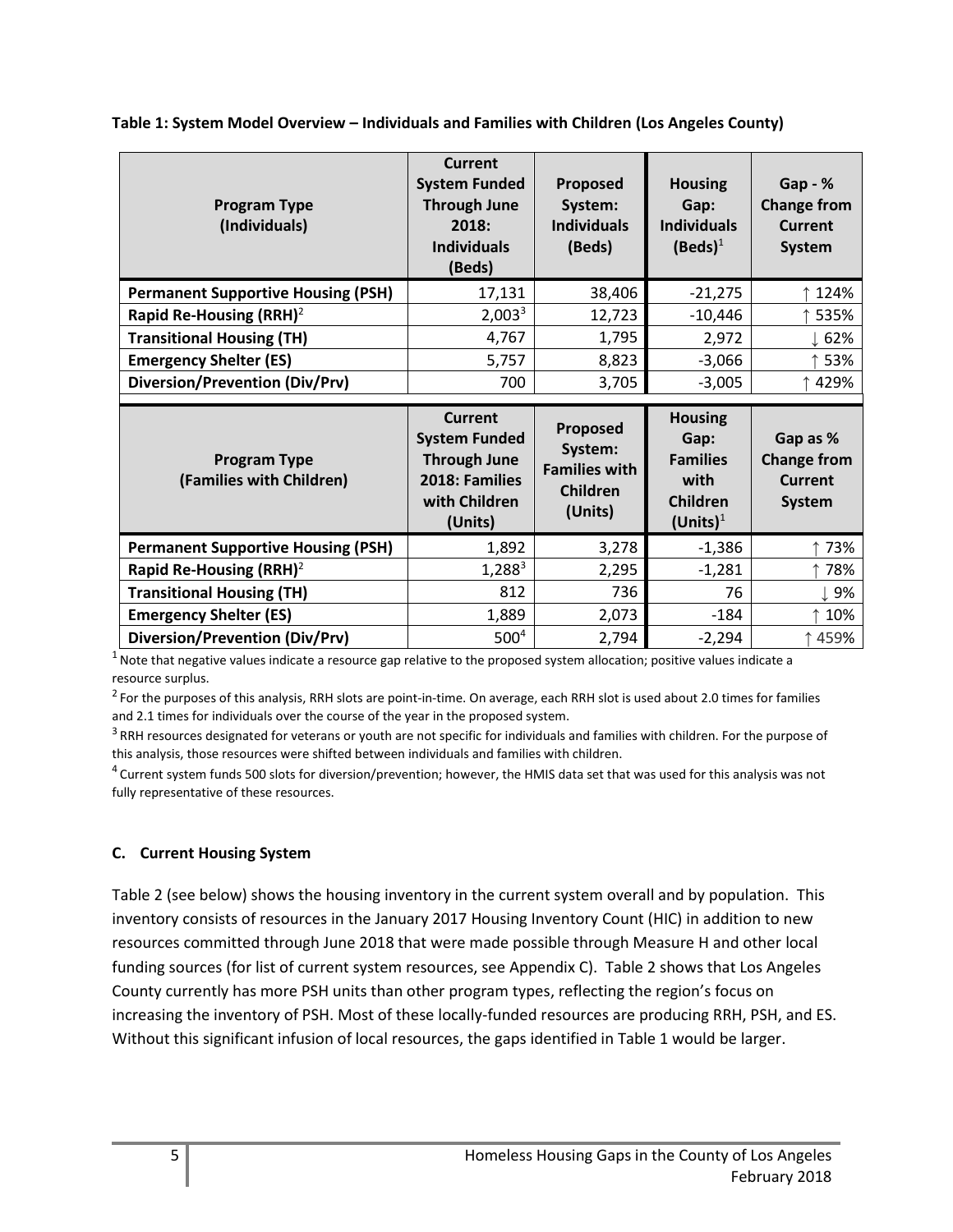|                      | <b>TOTAL</b>   |                 | <b>Adults</b><br>(Non-Veterans) |                 | Youth          |                 | <b>Veterans</b> |                 |
|----------------------|----------------|-----------------|---------------------------------|-----------------|----------------|-----------------|-----------------|-----------------|
| <b>Program Type</b>  | Ind.<br>(Beds) | Fam.<br>(Units) | Ind.<br>(Beds)                  | Fam.<br>(Units) | Ind.<br>(Beds) | Fam.<br>(Units) | Ind.<br>(Beds)  | Fam.<br>(Units) |
| <b>PSH</b>           | 17,131         | 1,892           | 11,089                          | 1,190           | 113            | 59              | 5,929           | 643             |
| <b>RRH</b>           | 2,003          | 1,288           | 989                             | 727             | 172            | 457             | 842             | 104             |
| TH                   | 4,767          | 812             | 2,423                           | 698             | 1,223          | 87              | 1,121           | 27              |
| ES                   | 5,757          | 1,889           | 5,212                           | 1,873           | 348            | 16              | 197             | 0               |
| Div/Prv <sup>1</sup> | 700            | 500             | 621                             | 500             | 79             | 0               | 0               | 0               |

**Table 2: Current System Funded Through June 2018 (Los Angeles County)**

 $^1$  Current system funds 500 slots for diversion/prevention, however the HMIS data set that was used for this analysis was not fully representative of these resources.

Table 3 (see below) compares the current systems from the 2015 and 2017 analysis. Since the 2015 analysis did not include veteran resources, for the purposes of this particular comparison, resources targeting veterans were excluded. RRH resources for both individuals and families with children increased dramatically from 2015 through June 2018, largely due to Measure H funds and one-time investments made by local leadership in anticipation of securing ongoing funding. In 2015, there were no locally-funded RRH programs for adults (non-veterans); the large increase in 2017 reflects the new investment in RRH for this population. PSH for individuals also increased by over 2,000 units since 2015, which reflects the region's investments in this program type.

| Table 3: Changes in Current System from 2015 to 2017, Excluding Veterans (Los Angeles County) |  |  |  |
|-----------------------------------------------------------------------------------------------|--|--|--|
|-----------------------------------------------------------------------------------------------|--|--|--|

|                     |        | <b>Current System - Excluding Veterans</b> |                    |         |                  |                  |  |
|---------------------|--------|--------------------------------------------|--------------------|---------|------------------|------------------|--|
|                     |        |                                            | 2017               |         | % Change         |                  |  |
|                     | 2015   |                                            | (Resources Funded  |         |                  |                  |  |
|                     |        |                                            | Through June 2018) |         |                  |                  |  |
| <b>Program Type</b> | Ind.   | Fam.                                       | Ind.               | Fam.    | Ind.             | Fam.             |  |
|                     | (Beds) | (Units)                                    | (Beds)             | (Units) | (Beds)           | (Units)          |  |
| <b>PSH</b>          | 9,023  | 1,482                                      | 11,202             | 1,249   | 24%              | $\downarrow$ 16% |  |
| <b>RRH</b>          | 157    | 640                                        | 2,003              | 1,288   | ↑ 1,176%         | 101%             |  |
| TH                  | 2,946  | 794                                        | 3,646              | 785     | ↑ 24%            | $\downarrow$ 1%  |  |
| ES                  | 3,629  | 1,093                                      | 5,560              | 1,889   | 53%              | 73%              |  |
| Div/Prv             | 0      | 0                                          | 700                | $500^2$ | N/A <sup>1</sup> | N/A <sup>1</sup> |  |

 $1$  Percentage cannot be calculated from a 0 value.

<sup>2</sup> Current system funds 500 slots for diversion/prevention; however, the HMIS data set that was used for this analysis was not fully representative of these resources.

#### **D. Proposed System**

The proposed system represents the combination of housing resources needed to functionally end homelessness in Los Angeles County. Table 4 (see below) shows the total system and breakouts for the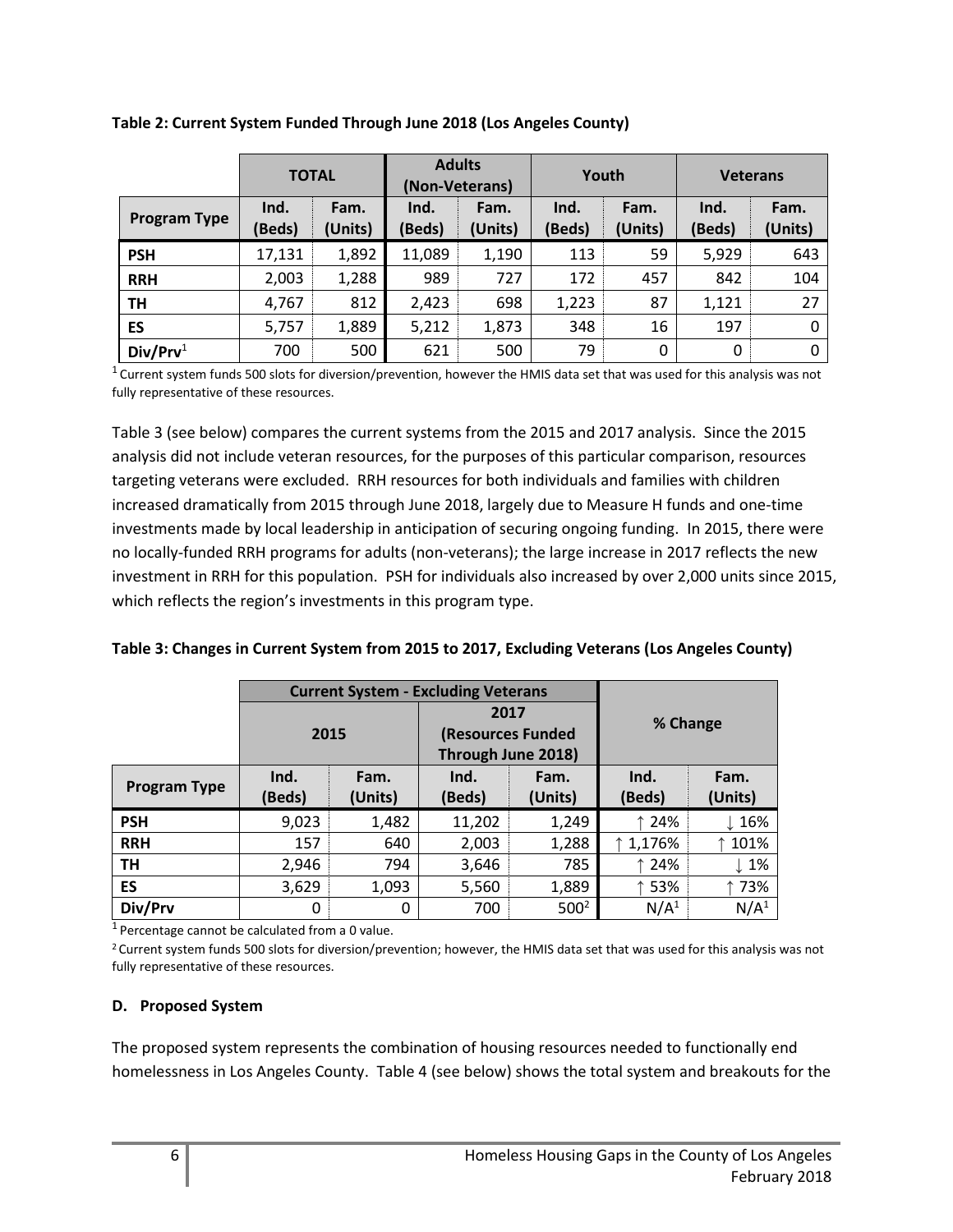three population groups. Resources for adult and veteran individuals comprise the majority of the proposed system for PSH and RRH. TH is the most prevalent resource in the housing inventory for youth.

|                        | <b>TOTAL</b>   |                 | <b>Adults</b><br>(Non-Veterans) |                 | Youth          |                 | <b>Veterans</b> |                 |
|------------------------|----------------|-----------------|---------------------------------|-----------------|----------------|-----------------|-----------------|-----------------|
| Program<br><b>Type</b> | Ind.<br>(Beds) | Fam.<br>(Units) | Ind.<br>(Beds)                  | Fam.<br>(Units) | Ind.<br>(Beds) | Fam.<br>(Units) | Ind.<br>(Beds)  | Fam.<br>(Units) |
| <b>PSH</b>             | 38,406         | 3,278           | 28,982                          | 2,513           | 897            | 88              | 8,527           | 677             |
| <b>RRH</b>             | 12,723         | 2,295           | 11,122                          | 2,040           | 740            | 202             | 861             | 53              |
| <b>TH</b>              | 1,795          | 736             | 131                             | 483             | 1,426          | 231             | 238             | 22              |
| ES                     | 8,823          | 2,073           | 7,519                           | 2,004           | 404            | 43              | 900             | 26              |
| Div/Prv                | 3,705          | 2,794           | 2,619                           | 2,636           | 576            | 104             | 510             | 54              |

Table 5 (see below) shows the changes in the proposed systems from the 2015 to 2017 analysis. Since the 2015 analysis did not include veteran resources, for the purposes of this particular comparison, resources targeting veterans were excluded. Table 5 reflects a number of trends, such as the ability to more adequately fund diversion/prevention through Measure H resources, the demonstrated need for more ES beds for families with children, and the influx of RRH resources. The changes in the proposed system also reflect the changing characteristics and needs of people experiencing homelessness in Los Angeles County. For example, as evidenced by the 2017 Point-In-Time (PIT) Count, there has been an increase in chronically homeless individuals, which corresponds closely to the increase in the proposed PSH system for individuals.

| Table 5: Changes in Proposed Systems from 2015 to 2017, Excluding Veterans (Los Angeles County) |  |
|-------------------------------------------------------------------------------------------------|--|
|-------------------------------------------------------------------------------------------------|--|

|             |              | <b>Proposed System - Excluding Veterans</b> |        |         |          |          |  |
|-------------|--------------|---------------------------------------------|--------|---------|----------|----------|--|
|             | 2015         |                                             | 2017   |         | % Change |          |  |
| Program     | Ind.<br>Fam. |                                             | Ind.   | Fam.    |          | Fam.     |  |
| <b>Type</b> | (Beds)       | (Units)                                     | (Beds) | (Units) | (Beds)   | (Units)  |  |
| <b>PSH</b>  | 23,731       | 2,115                                       | 29,879 | 2,601   | ↑ 26%    | 23%      |  |
| <b>RRH</b>  | 8,536        | 490                                         | 11,862 | 2,242   | ↑ 39%    | 358%     |  |
| <b>TH</b>   | 1,463        | 377                                         | 1,557  | 714     | ↑ 6%     | 90%<br>↑ |  |
| ES          | 6,310        | 691                                         | 7,923  | 2,047   | ↑ 26%    | 196%     |  |
| Div/Prv     | 1,505        | 1,050                                       | 3,195  | 2,740   | ↑ 112%   | 161%     |  |

## **E. Gaps**

Table 6 (see below) shows how the gap has increased or decreased from the 2015 to the 2017 analysis. Since the 2015 analysis did not include veteran resources, for the purposes of this particular comparison, resources targeting veterans were excluded. The largest increases in resource gaps are seen in PSH, RRH, and diversion/prevention for families with children.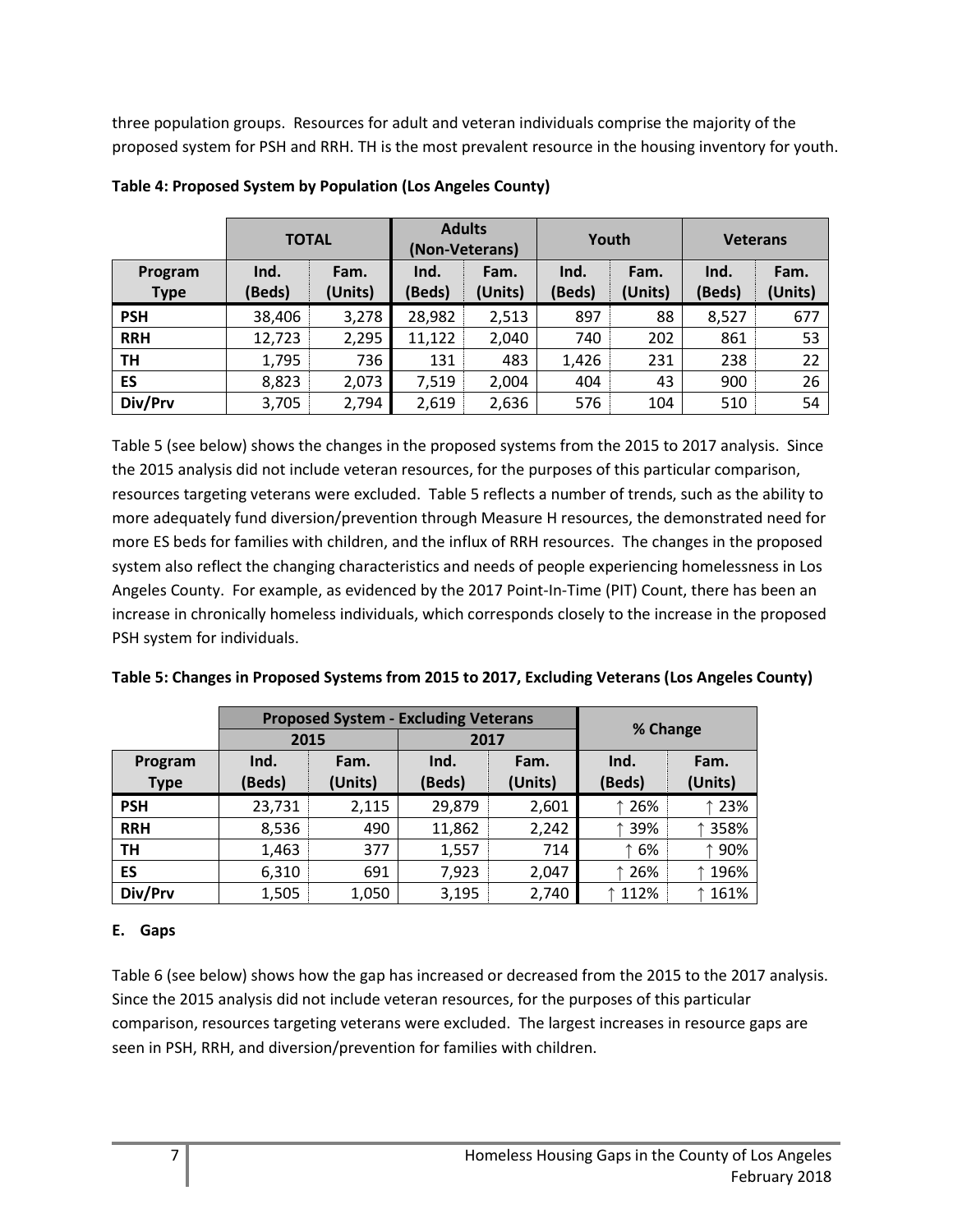|                        |                | <b>Gaps - Excluding Veterans</b> |                |                 |             |                  |                  |                  |
|------------------------|----------------|----------------------------------|----------------|-----------------|-------------|------------------|------------------|------------------|
|                        |                | 2015                             |                | 2017            | % Change    |                  |                  |                  |
| Program<br><b>Type</b> | Ind.<br>(Beds) | Fam.<br>(Units)                  | Ind.<br>(Beds) | Fam.<br>(Units) | Ind. (Beds) |                  | Fam. (Units)     |                  |
|                        |                |                                  |                |                 | Gap/Surplus | Change           | Gap/Surplus      | <b>Change</b>    |
| <b>PSH</b>             | $-14,708$      | $-633$                           | $-18,677$      | $-1,352$        | Gap         | ↑ 27%            | Gap              | ↑ 114%           |
| <b>RRH</b>             | $-8,379$       | 0                                | $-10,446$      | $-1,249$        | Gap         | ↑ 20%            | N/A <sup>1</sup> | N/A <sup>1</sup> |
| TH                     | 1,483          | 417                              | 2,089          | 71              | Surplus     | ↑41%             | Surplus          | $\downarrow$ 83% |
| ES                     | $-2,681$       | 402                              | $-2,364$       | $-158$          | Gap         | $\downarrow$ 12% | Gap <sup>2</sup> | ↑ 139%           |
| Div/Prv                | $-1,505$       | $-1,050$                         | $-2,495$       | $-2,240$        | Gap         | 66%              | Gap              | 161%             |

#### **Table 6: Changes in Gaps - 2015 to 2017, Excluding Veterans (Los Angeles County)**

 $1$  Percentage cannot be calculated from a 0 value.

 $^2$  ES inventory for families with children was a surplus in 2015 and a gap in 2017.

Table 7 (see below) shows the resource gaps for adults (non-veterans). The adult (non-veteran) gap comprises the largest portion of the total system-wide gaps which re-emphasizes the fact that adults represent the largest share of the homeless population in Los Angeles County.

|                        | <b>Current System</b><br><b>Funded Through</b><br>June 2018: Adults<br>(Non-Veterans) |                 | <b>Proposed System:</b><br><b>Adults (Non-</b><br><b>Veterans)</b> |                 | <b>Housing Gap:</b><br><b>Adults (Non-</b><br>Veterans $)^1$ |                 |  |
|------------------------|---------------------------------------------------------------------------------------|-----------------|--------------------------------------------------------------------|-----------------|--------------------------------------------------------------|-----------------|--|
| Program<br><b>Type</b> | Ind.<br>(Beds)                                                                        | Fam.<br>(Units) | Ind.<br>(Beds)                                                     | Fam.<br>(Units) | Ind.<br>(Beds)                                               | Fam.<br>(Units) |  |
| <b>PSH</b>             | 11,089                                                                                | 1,190           | 28,982                                                             | 2,513           | $-17,893$                                                    | $-1,323$        |  |
| RRH <sup>2</sup>       | 989                                                                                   | 727             | 11,122                                                             | 2,040           | $-10,133$                                                    | $-1,313$        |  |
| TH                     | 2,423                                                                                 | 698             | 131                                                                | 483             | 2,292                                                        | 215             |  |
| <b>ES</b>              | 5,212                                                                                 | 1,873           | 7,519                                                              | 2,004           |                                                              | $-131$          |  |
| Div/Prv                | $621^{3}$                                                                             | 500             | 2,619                                                              | 2,636           | $-1,998$                                                     | $-2,136$        |  |

**Table 7: Gaps for Adults (Non-Veterans) - 2017 (Los Angeles County)**

 $1$  Note that negative values indicate a resource gap relative to the proposed system allocation; positive values indicate a resource surplus.

 $^2$  For the purposes of this analysis, RRH slots are point-in-time. On average, each RRH slot is used about 2.0 times for families and 2.1 times for individuals over the course of the year in the proposed system.

<sup>3</sup> Current system funds 500 slots for diversion/prevention, however the HMIS data set that was used for this analysis was not fully representative of these resources.

Table 8 (see below) demonstrates the gap in resources for youth. The most significant resource gaps for youth are for PSH and diversion/prevention.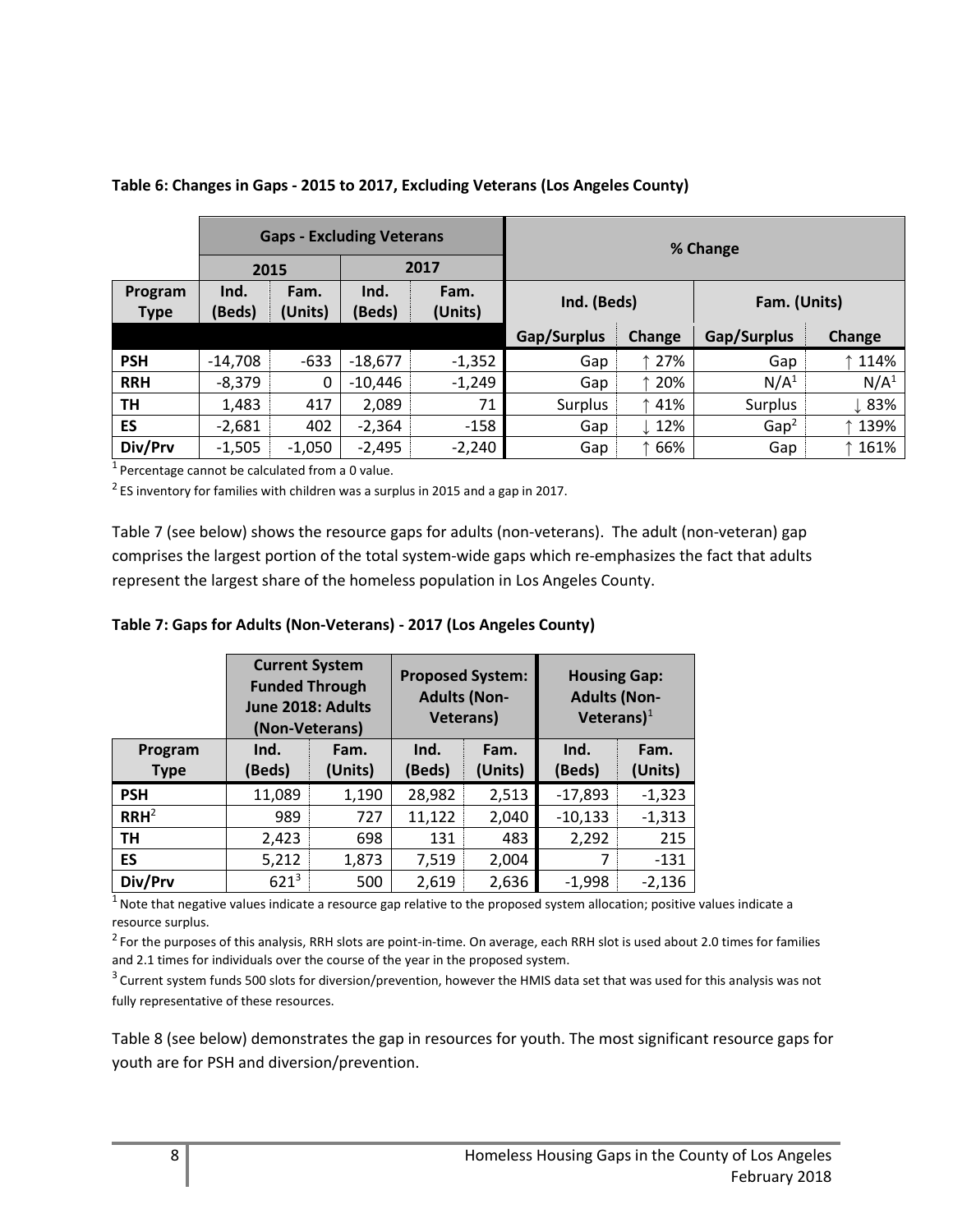#### **Table 8: Gaps for Youth - 2017 (Los Angeles County)**

|                        | <b>Current System</b><br><b>Funded Through</b><br>June 2018: Youth |                 | <b>Proposed System:</b><br>Youth |                 | <b>Housing Gap:</b><br>Youth $1$ |                 |
|------------------------|--------------------------------------------------------------------|-----------------|----------------------------------|-----------------|----------------------------------|-----------------|
| Program<br><b>Type</b> | Ind.<br>(Beds)                                                     | Fam.<br>(Units) | Ind.<br>Beds)                    | Fam.<br>(Units) | Ind.<br>(Beds)                   | Fam.<br>(Units) |
| <b>PSH</b>             | 113                                                                | 59              | 897                              | 88              | -784                             | $-29$           |
| RRH <sup>2</sup>       | $172^3$                                                            | $457^{3}$       | 740                              | 202             | $-313$                           | 0               |
| TН                     | 1,223                                                              | 87              | 1,426                            | 231             | $-203$                           | $-144$          |
| ES                     | 348                                                                | 16              | 404                              | 43              | -56                              | $-27$           |
| Div/Prv                | 79 <sup>4</sup>                                                    | 0               | 576                              | 104             | $-497$                           | $-104$          |

 $1$  Note that negative values indicate a resource gap relative to the proposed system allocation; positive values indicate a resource surplus.

 $^2$  For the purposes of this analysis, RRH slots are point-in-time. On average, each RRH slot is used about 2.0 times for families and 2.1 times for individuals over the course of the year in the proposed system.

 $3$  RRH resources designated for veterans or youth are not specific for individuals and families with children. For the purpose of this analysis, those resources were shifted between individuals and families with children.

<sup>4</sup> Current system funds 500 slots for diversion/prevention; however, the HMIS data set that was used for this analysis was not fully representative of these resources.

Table 9 (see below) demonstrates the gap in resources for veterans. By far, the largest need for this population is for PSH.

| Table 9: Gaps for Veterans - 2017 (Los Angeles County) |  |  |  |
|--------------------------------------------------------|--|--|--|
|--------------------------------------------------------|--|--|--|

|                        | <b>Current System</b><br><b>Funded Through</b><br>June 2018: Veterans |                 | <b>Proposed System:</b><br><b>Veterans</b> |                 | <b>Housing Gap:</b><br>Veterans $1$ |                 |
|------------------------|-----------------------------------------------------------------------|-----------------|--------------------------------------------|-----------------|-------------------------------------|-----------------|
| Program<br><b>Type</b> | Ind.<br>(Beds)                                                        | Fam.<br>(Units) | Ind.<br>Beds)                              | Fam.<br>(Units) | Ind.<br>(Beds)                      | Fam.<br>(Units) |
| <b>PSH</b>             | 5,929                                                                 | 643             | 8,527                                      | 677             | $-2,598$                            | $-34$           |
| RRH <sup>2</sup>       | $842^3$                                                               | $104^3$         | 861                                        | 53              | 0                                   | 32              |
| TН                     | 1,121                                                                 | 27              | 238                                        | 22              | 883                                 | 5               |
| ES                     | 197                                                                   | 0               | 900                                        | 26              | $-703$                              | $-26$           |
| Div/Prv                | 0 <sup>4</sup>                                                        | 0               | 510                                        | 54              | $-510$                              | $-54$           |

 $1$  Note that negative values indicate a resource gap relative to the proposed system allocation; positive values indicate a resource surplus.

 $^2$  For the purposes of this analysis, RRH slots are point-in-time. On average, each RRH slot is used about 2.0 times for families and 2.1 times for individuals over the course of the year in the proposed system.

 $3$  RRH resources designated for veterans or youth are not specific for individuals and families with children. For the purpose of this analysis, those resources were shifted between individuals and families with children.

<sup>4</sup> Veteran diversion/prevention resources through Supportive Services for Veteran Families could be used for div/prv or RRH. For purposes of this analysis, resources are allocated for RRH.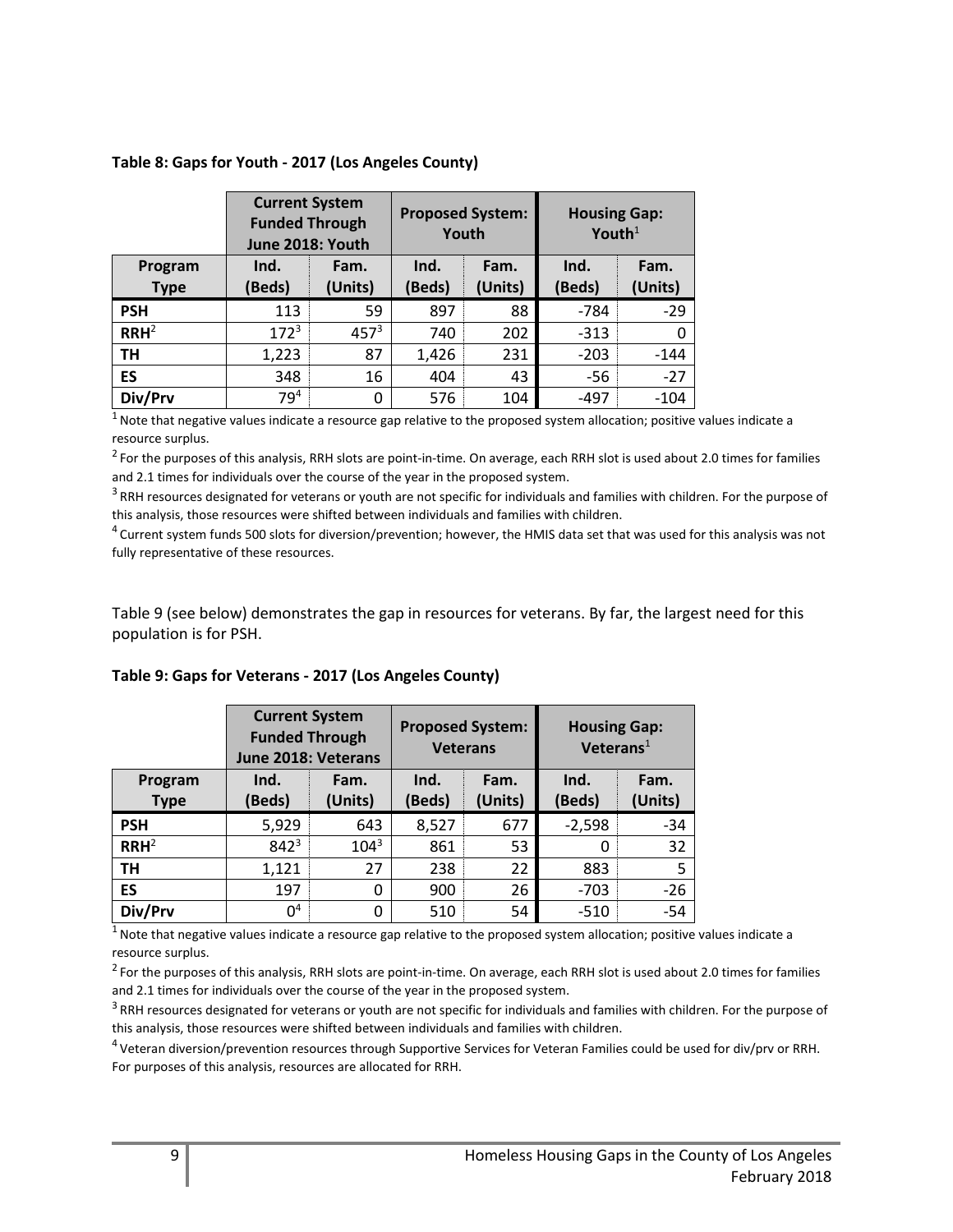## **III. METHODOLOGY**

Abt developed the system modeling framework and worked closely with LAHSA to: compile data on homelessness and the current system in Los Angeles County, estimate need based on the proposed system, develop a proposed system to functionally end homelessness in Los Angeles County, and adjust the estimates based on expert stakeholder feedback. An overview of the steps completed in the analysis follows. A complete description of these steps, along with data sources, limitations, and changes from the 2015 analysis can be found in Appendix B.

## STEP 1: Estimate Annualized Number of People Experiencing Homelessness

Abt and LAHSA used key local homeless system usage information, inventory data, and population statistics to estimate the number of people who used substantive homelessness system resources in Los Angeles County over the course of  $2017<sup>1</sup>$ . The annualized estimate accounts for each population group and distinguishes between short-term and chronically homeless households. The estimate is further separated into two groups: people who have already accessed homeless services during the year, and those who have not accessed such services during that same time period.

## STEP 2: Compile Data on Current Inventory & System Utilization

With the assistance of LAHSA, Abt compiled data on the current resources available to people experiencing homelessness in Los Angeles County. The inventory consists of the 2017 HIC as well as fully-funded housing resources that opened or are scheduled to open through June 2018, such as beds funded by Year 1 Measure H revenues (see Table 2). In addition to the number of beds/units that are currently available, data on current system utilization were collected and analyzed, such as length of stay and program performance.

## STEP 3: Develop Recommended Service Pathways

By applying best practices, program effectiveness, and local conditions to the current system's inventory and utilization, Abt developed combinations of programs that each population would use to rapidly exit to permanent housing (i.e., recommended service pathways). Abt then estimated the percentage of each population group that would need each pathway, and the length of stay at each program in the pathway.

Input from subject-matter experts informed the recommendation of service pathways and assumptions about their utilization, by population group. The list of assumptions can be found in Appendix A.

## STEP 4: Determine Inventory for Proposed System

By applying the recommended service pathways percentages to the annualized number of people experiencing homelessness in Los Angeles County, the model estimates housing resource needs in a proposed system.

 $\overline{\phantom{a}}$ 

 $<sup>1</sup>$  For the purposes of this analysis, substantive homelessness system resources included emergency shelter,</sup> transitional housing, safe havens, rapid re-housing, and permanent supportive housing.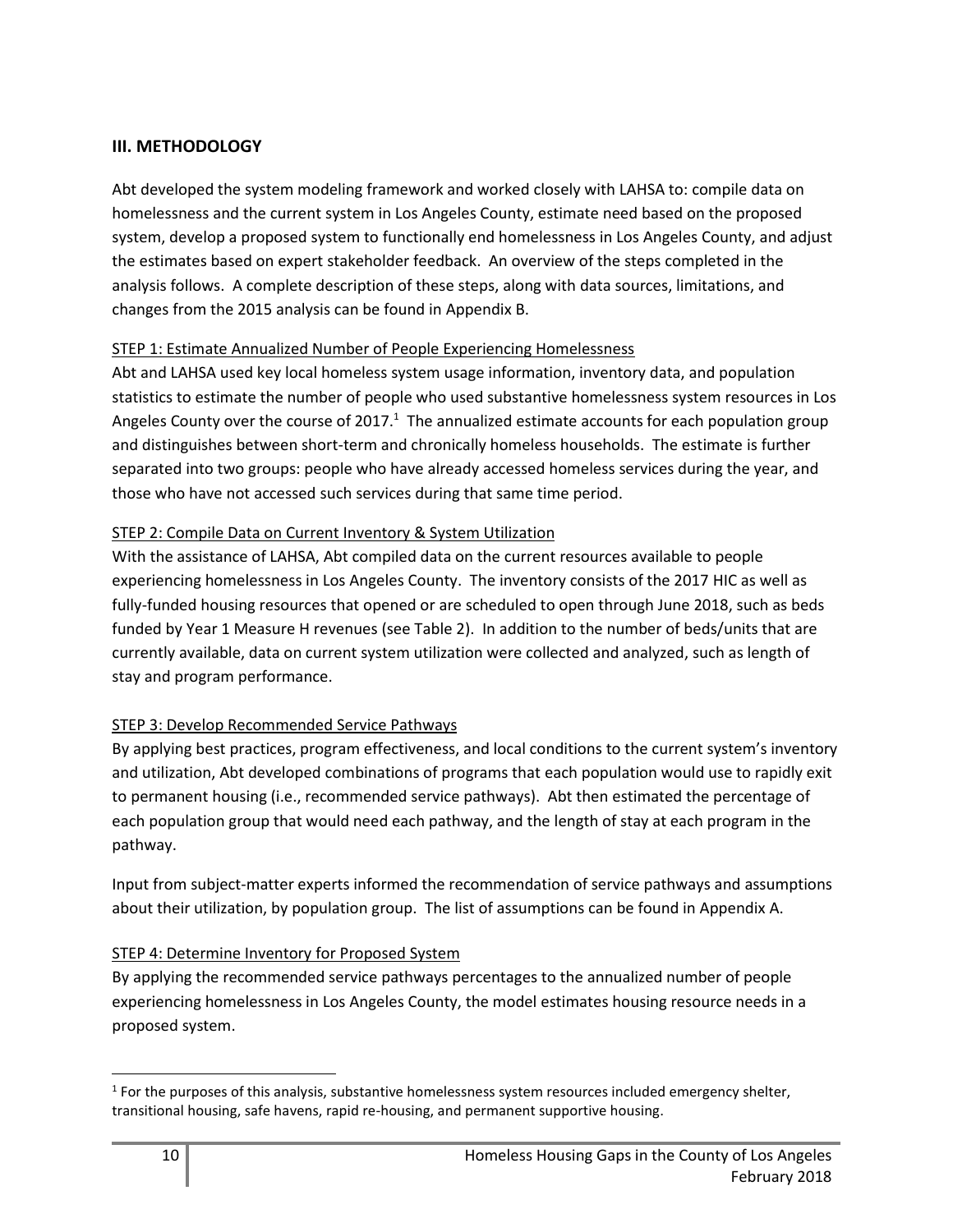Abt worked with LAHSA and other key local stakeholders to develop the assumptions used to shape the proposed system's inventory. The list of assumptions can be found in Appendix A.

## STEP 5: Identify Gaps

Abt contrasted the inventory in the proposed system with the current inventory and the fully-funded housing resources that opened or are scheduled to open after the release of the 2017 HIC (February 2017 – June 2018) to identify system gaps. Gaps are categorized by population group and program type. This report also compares gaps from the 2015 analysis to show how needs and resources have changed.

# STEP 6: Incorporate Feedback from Subject-Matter Experts

Throughout the system modeling development process, Abt consulted with subject-matter experts to verify that the modeling accurately considered the unique needs of Los Angeles County. Abt incorporated feedback on its modeling from a variety of experts, including LAHSA staff, homeless service providers from all three population areas for the Coordinated Entry System (adults, families with children, and youth), City and County of Los Angeles homelessness policy staff, and a variety of technical assistance providers.

The subject-matter experts also drew upon best practices identified by the National Alliance to End Homelessness (NAEH) and the United States Interagency Council on Homelessness (USICH). Additionally, local HMIS utilization data (as detailed in Step 2), system performance measure reports, data dashboards, academic studies, and other information were used to refine recommendations.

# **IV. POLICY IMPLICATIONS**

This homeless crisis response system modeling analysis provides direction on where resources should be focused to be most effective at making homelessness rare, brief and non-recurring. The analysis acknowledges the considerable resources that have been added to the system since the 2015 report, and also identifies the need for continued investment. The 2017 system modeling clearly identifies a significant need for PSH and RRH, which should continue to drive resource allocation decisions.

An examination of the gaps must be placed within the context of the housing environment in Los Angeles County. High rents and an overall shortage of affordable housing of all types underpin the analysis as a whole. While there may be debate over the nuances of what housing type and population should receive particular resources, such debate exists within the general assumption that substantial progress will not be achieved without a significant increase in the county's housing stock. More affordable housing is essential to address the existing population's needs, and most importantly, reduce the inflow of households entering homelessness. RRH and tenant-based PSH require access to more units in which to use those subsidies.

Fortunately, the financial resources of Measure H, Proposition HHH, and other local efforts, coupled with the demonstrated commitment of local leaders and community members to prevent and end homelessness, will make it possible to address the considerable gaps outlined in this report.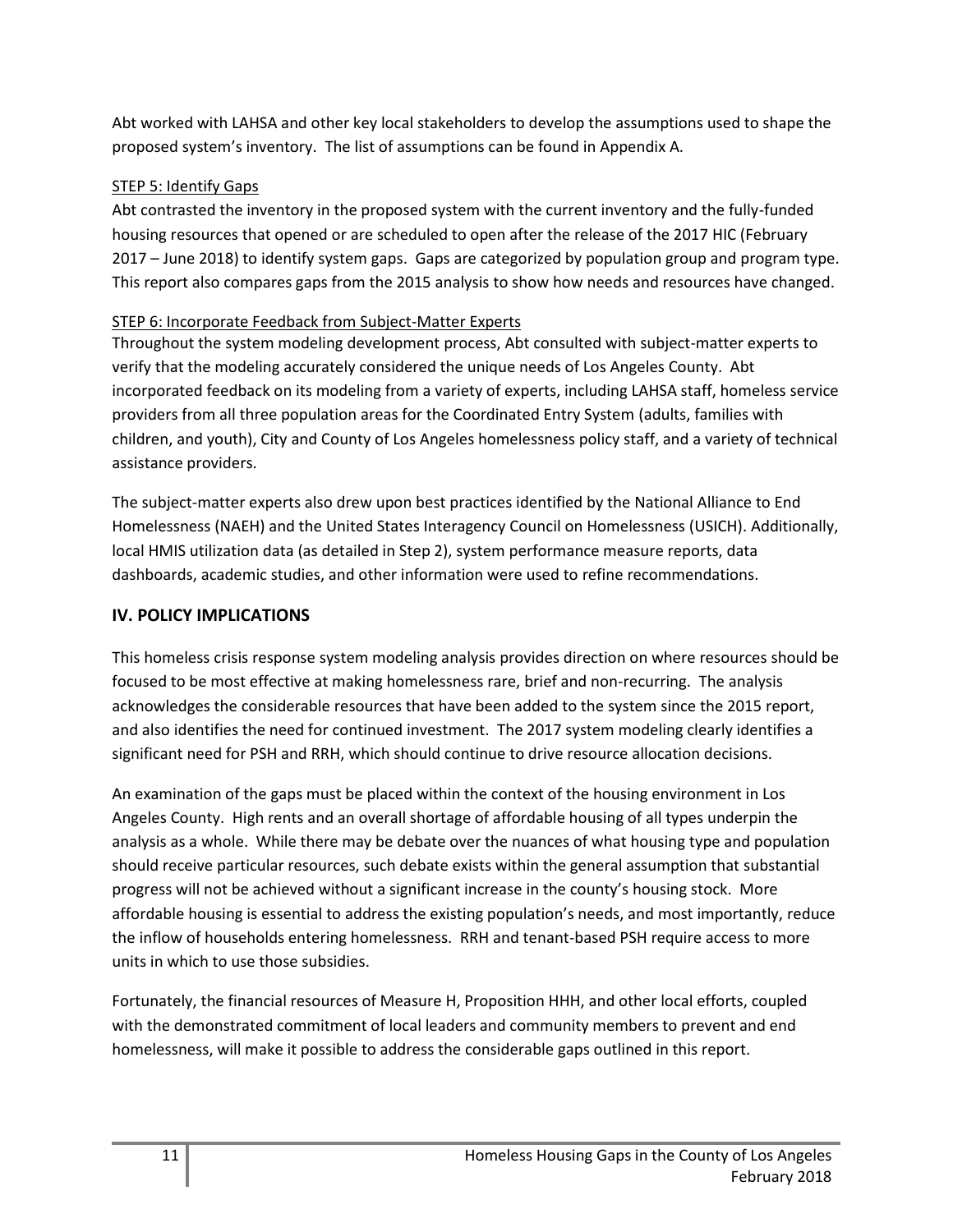## **APPENDIX A**

#### **Assumptions**

In developing the homeless crisis response system model analysis, Abt incorporated a variety of assumptions based on input from LAHSA and the subject-matter experts. These assumptions affected all levels of the modeling, including the recommended service pathways, system utilization by population group, and the proposed system's inventory.

#### **OVERALL ASSUMPTIONS**

- Turnover in each program is factored into the model, and reduces the overall gap in that resource.
- Resources built into the proposed system are for every chronically or short-term homeless individual/household that has used the current system (i.e., ES, TH, RRH, PSH) within one year. Additionally, the model anticipates that some of these entries could be avoided through the strategic use of homelessness diversion/prevention resources.
- Additional resources are built into the proposed system for the chronically homeless not currently using ES, TH, RRH, and/or PSH. Annualized PIT Count and HMIS data are used to determine how many additional households should be modeled from this group.
- This model does not include households experiencing short-term homelessness who are not using the system and thus does not include a build-out of resources (e.g., PSH) for this group. Once built out, the proposed system will meet needs of this group through its improved efficiency and turnover capacity.
- Non-population specific resources (e.g., resources that can be accessed by multiple populations) were included in the 25+ adult household (non-veteran) inventory.

## **BY HOUSING INTERVENTION:**

## Diversion/Prevention

- Diversion/prevention is a new program and should be monitored before being substantially expanded.
- Prevention is not an appropriate intervention for chronically homeless persons.

## Emergency Shelter (ES)

- ES is being used in more service pathways into permanent housing than in the 2015 model.
- National recommendations on lengths of stay in ES are not realistic for Los Angeles County given this area's tighter affordable housing rental market.
- Some people experiencing short-term homelessness will only access ES.

## Transitional Housing (TH)

• The inventory of TH is expected to serve youth and domestic violence survivors.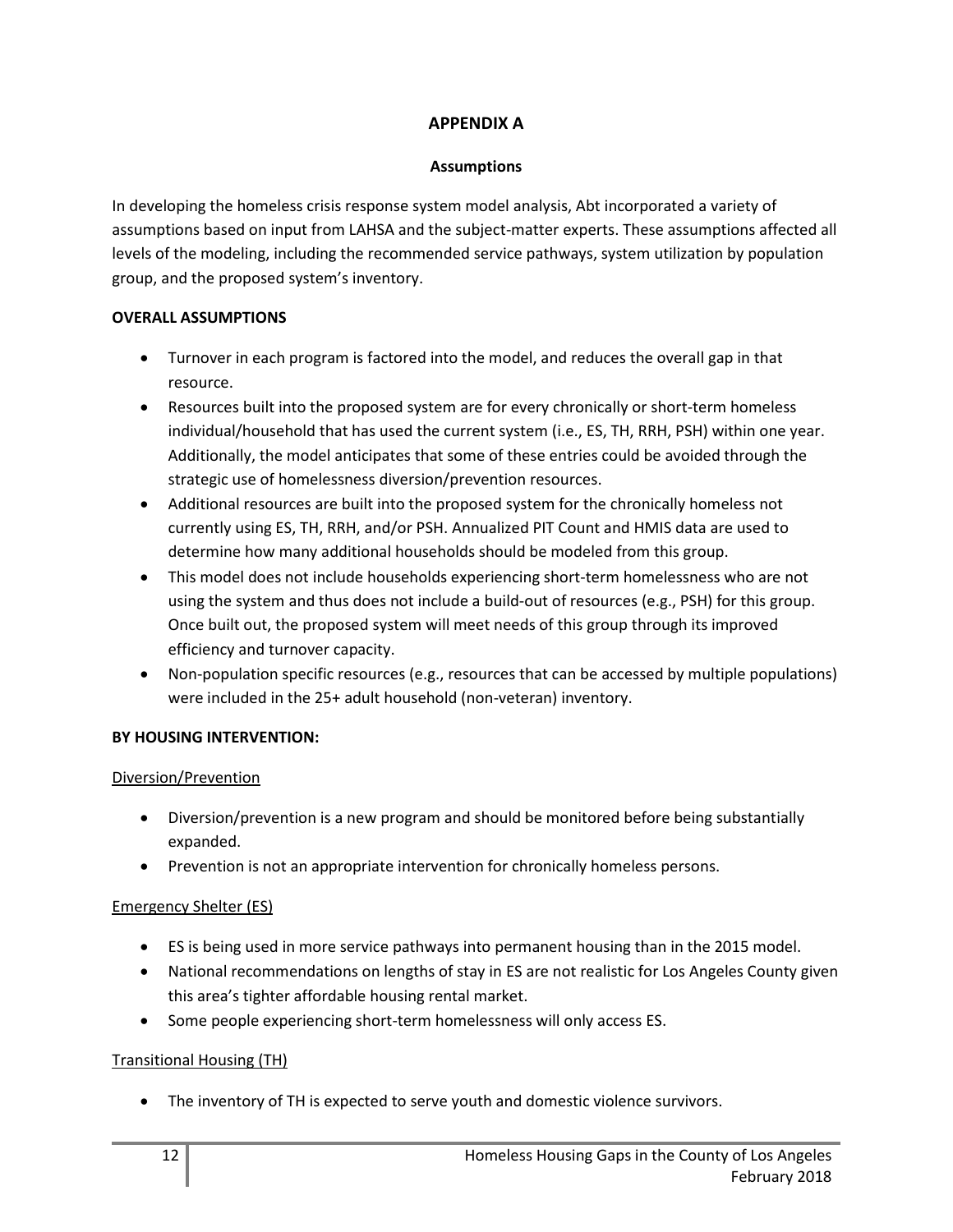- $\circ$  LAHSA wants to preserve existing TH inventory (no increases or decreases) for domestic violence survivors.
- o LAHSA wants to expand TH usage for youth.
- TH is often appropriate for survivors of domestic violence because safety is an issue and they have more intensive services needs and more specific housing location needs than an ES environment can provide.
- National recommendations on lengths of stay in TH are not realistic for Los Angeles County given this area's tighter affordable housing rental market.
- Locally, HMIS data shows that TH success rates for youth adults were higher than for the 25+ adult population.

## Rapid Re-Housing (RRH)

- RRH is an effective permanent housing model and can represent a pathway to PSH for those who need it and can be transferred through a progressive engagement model.
	- $\circ$  RRH has been the most successful project type for the placement of non-chronically homeless persons into permanent housing (as compared to ES and TH).
- The model assigns some RRH placements to some chronically homeless adults. National and local data has shown success for some chronically homeless persons.

## Permanent Supportive Housing (PSH)

• PSH is a proven local and national solution for many chronically homeless households.

## **BY POPULATION GROUP**

## Families with Children

- Diversion/prevention is effective for families with children.
- Families with children should use diversion/prevention at a higher proportion than single adults.
- The proposed system provides resources for families with children who engage with any aspect of the system (e.g., ES, TH, RRH) to be immediately offered shelter or hotel/motel vouchers.
- There are more families with children who will need PSH than the number of chronically homeless families with children (i.e., high acuity families with children who do not meet the federal definition of chronic homelessness).
- RRH is an effective intervention for families with children.

## Veterans

- There is a shorter length of stay for veteran adults in ES compared to non-veteran adults, according to local HMIS data.
- TH for veterans can be (and is) used functionally as shelter while remaining classified as TH. Therefore, surpluses in TH and deficits in ES need for veterans could help to balance each other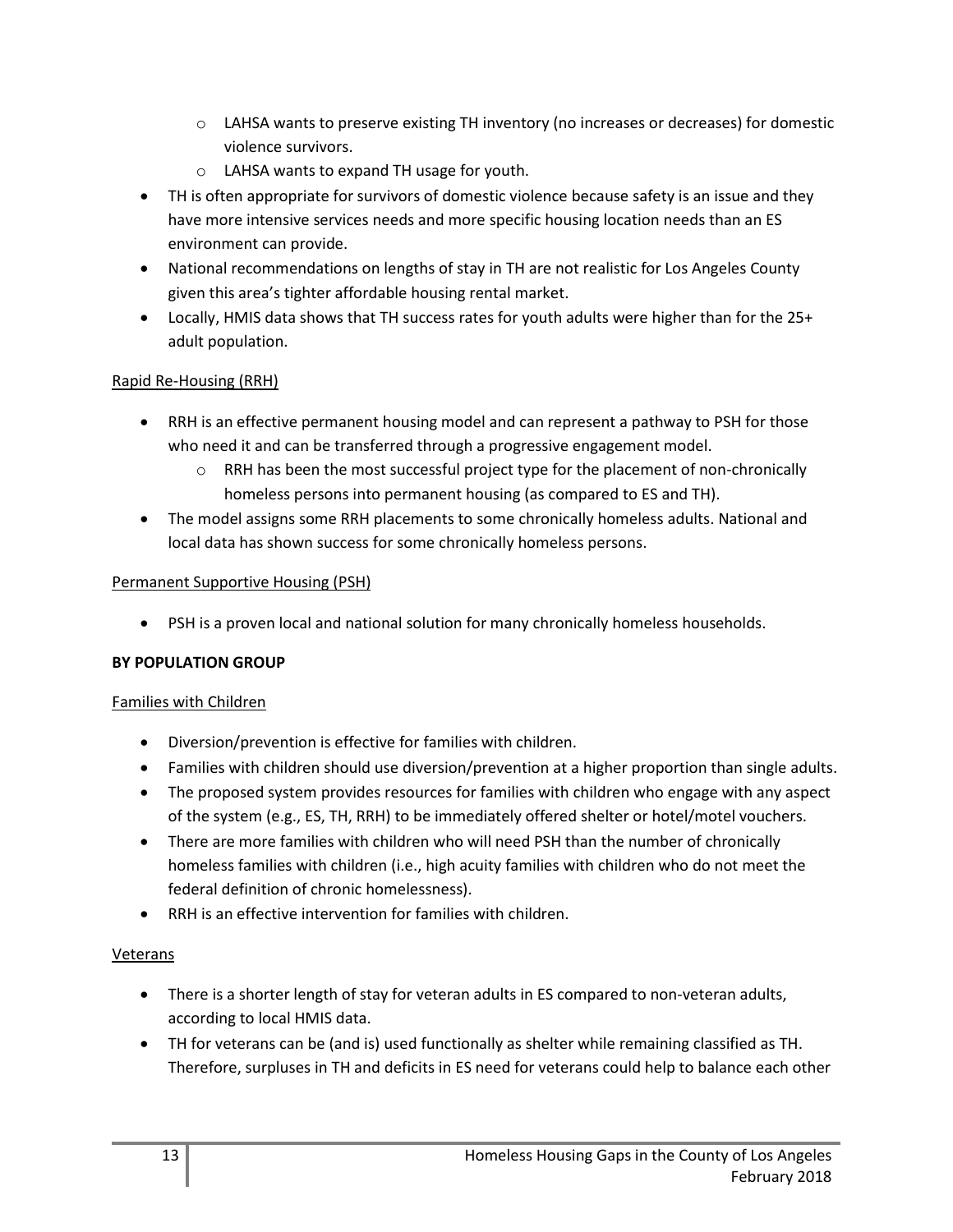out in working towards the proposed system. Non-chronic veterans (individuals and families with children) receiving RRH achieved more success in housing placement compared to TH.

## Adults (25+ Households)

- There is a higher rate of individuals in the adult population who are able to resolve their homelessness without substantive system resources compared to other population groups.
- Adults should use diversion/prevention at a lower proportion than families with children.
- The proposed system expects that some adults will not use shelter in advance of receiving a more substantive intervention. Therefore, there will not be an ES bed available for every single adult experiencing homelessness over the course of a given year.
- There are proportionally fewer resources for the adult population, so there will be longer lengths of stays for ES, TH, and RRH.
- For adults, RRH has highest permanent housing placement rate, TH has lowest permanent housing placement rate.
- PSH has lowest attrition rates for adults.

## Youth

- The proposed system expects that some youth will not use shelter. Therefore, there will not be an ES bed available for every youth experiencing homelessness.
- There is a shorter length of stay for youth in ES compared to adults.
- To achieve better outcomes, many youth and youth families with children should spend time in youth-specific ES or TH before entering into RRH or PSH.
- TH has been a particularly effective housing intervention for short-term homeless youth with higher service needs and produces a higher percentage of exits to permanent housing compared to other population groups.
- Youth have longer lengths of stay in TH and RRH than other population groups.
- RRH is an effective permanent housing intervention for short-term homeless youth with low to moderate service needs.
- The vast majority of chronically homeless youth need PSH, and a minority of chronically homeless youth would be successful in RRH.
- There are more youth who will need PSH than the number of chronically homeless youth (i.e., high acuity youth who do not meet the federal definition of chronic homelessness).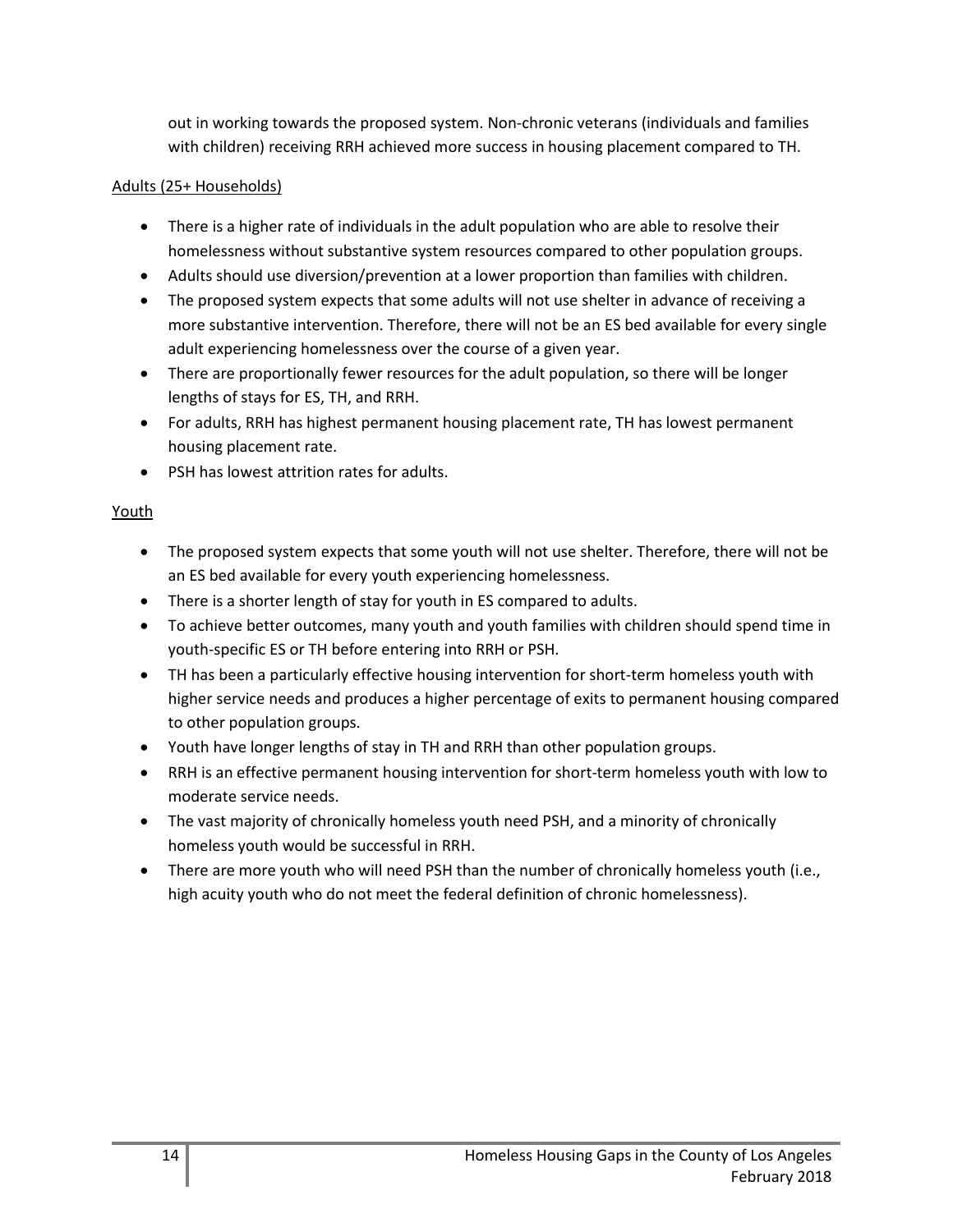## **APPENDIX B**

#### **Methodology**

The Methodology Appendix provides a detailed overview of the various steps in the system modeling analysis, provides detail on the sources of data used for the analysis, reviews limitations with the analysis, and describes the changes made from the 2015 analysis.

#### **A. Analysis Steps**

Abt developed the system modeling framework and worked closely with LAHSA to compile data on homelessness and the current system in Los Angeles County, estimate need based on the proposed system, and adjust the estimates based on expert stakeholder feedback. The methodology for this analysis is as follows:

## STEP 1: Estimate Annualized Number of People Experiencing Homelessness

Key local homeless system usage information, inventory data, and population statistics were used to estimate the number of people who used substantive homeless system resources in Los Angeles County during 2017.<sup>2</sup> The estimate accounts for each population group and distinguishes between short-term and chronically homeless households. The number of people experiencing homelessness was calculated using several sources of data: the PIT Homeless Count, the HIC, HMIS, and the Annual Homeless Assessment Report (AHAR), each of which is explained further in Section B below.

Separately, LAHSA and the University of Southern California developed a formula to estimate the annualized number of people experiencing homelessness in Los Angeles County in 2017 based on the PIT Count's totals and demographic survey data, as the PIT Count estimate is based on a snapshot. To refine that estimate for specific chronically homeless populations, LAHSA used data from the local AHAR and HMIS to extrapolate annualized totals for chronically homeless populations. Both data sources were used because they offered useful supplementary information on system usage throughout the year by the chronically homeless compared to the short-term homeless population. The HIC data cover those programs that are publicly- and privately-funded at the time of the PIT Count. In contrast, HMIS offers longer-term service usage data within programs, but includes only programs that are funded by LAHSA or other public agencies that require HMIS utilization, and other programs that voluntarily opt into the system.

The annualized number of people experiencing homelessness in this model can be separated into two groups, people who have already accessed homeless services during the year and those who have not accessed those services during the year:

 $\overline{\phantom{a}}$ 

<sup>&</sup>lt;sup>2</sup> For the purposes of this analysis, substantive homeless system resources included emergency shelter, transitional housing, safe havens, rapid re-housing, and permanent supportive housing.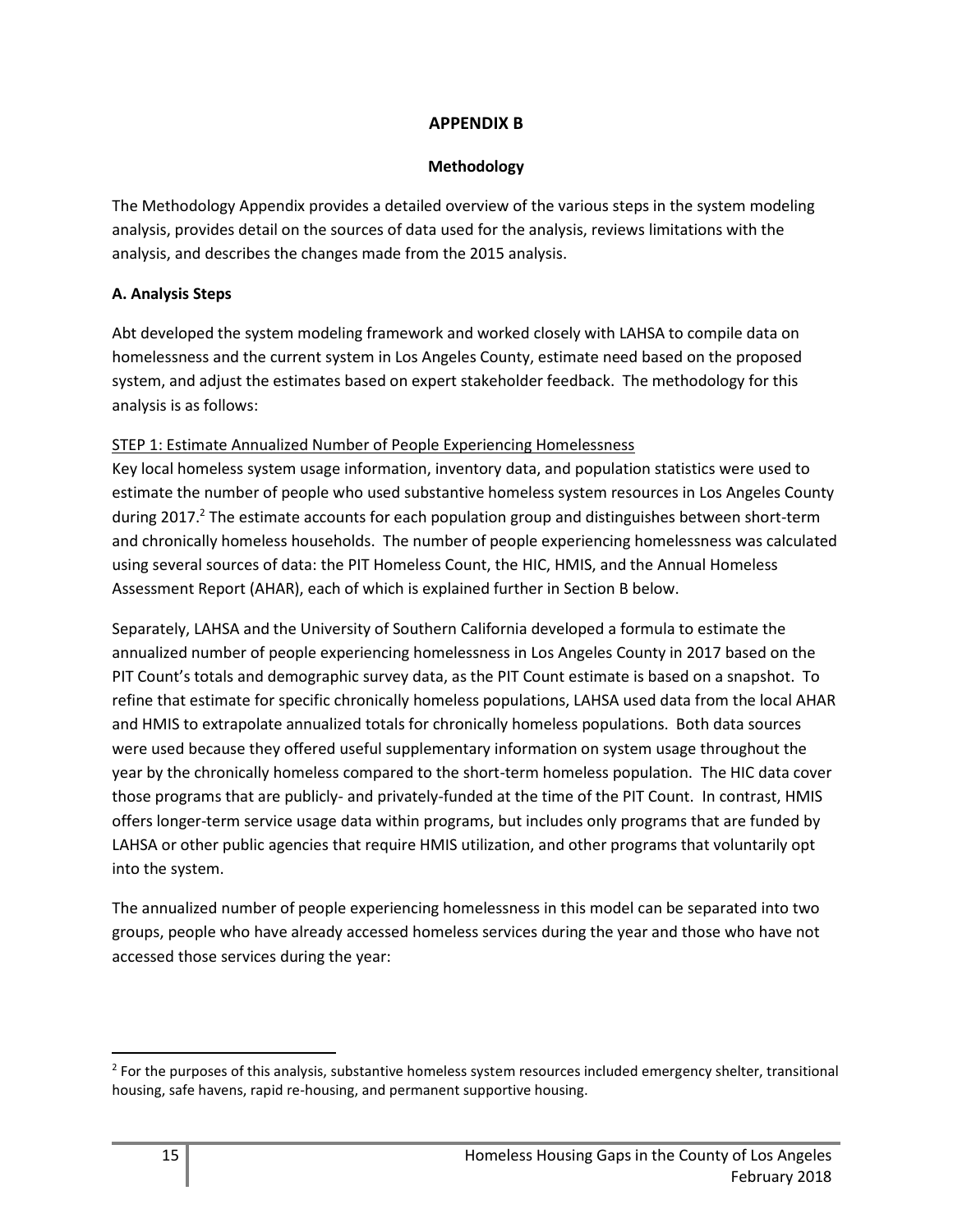- Current users of the system: Households who accessed ES, TH, RRH, safe havens, or PSH resources over the course of October 1, 2015 – September 30, 2016. $^3$  This data was taken from HMIS.
- Non-system users: People experiencing chronic homelessness who did not use ES, TH, RRH, safe havens, or PSH. This information was derived by subtracting the annualized PIT Count's chronically homeless total from the total number chronically homeless "current users of the system." This group's estimates were based on PIT Count, HIC, HMIS, and AHAR data.

This step combines "current users of the system" and "non-system users" to include in the system model a full picture of people experiencing homelessness over the course of a year. In doing so, this model goes beyond the January 2017 PIT Count by incorporating all people who experienced chronic homelessness throughout the year and short-term homeless users of the system.

## STEP 2: Compile Data on Current Inventory & System Utilization

With the assistance of LAHSA, Abt compiled data on the current resources available to people experiencing homelessness in Los Angeles County. Information was collected on the following resources:

- Diversion/Prevention: Diversion is a strategy that prevents homelessness by helping people experiencing a housing crisis and seeking shelter to preserve their current housing situation or make immediate alternative arrangements without having to enter shelter or the homeless system. This may include staying with friends, returning to their community of origin if deemed safe, or providing mediation to reunite with family. Prevention includes providing resources to ensure participants either stabilize in their current housing or stabilize in another permanent housing placement to ensure they do not enter the homeless system.
- Emergency Shelter (ES): A facility with the primary purpose of providing temporary shelter for people experiencing homelessness, including crisis housing (24-hour, short-term beds), bridge housing (24-hour reserved beds), winter shelter (overnight seasonal beds), hotel/motel vouchers, and other interim housing models.
- Transitional Housing (TH): Provides people experiencing homelessness with a place to stay combined with supportive services for up to 24 months in order to help them overcome barriers to moving into and retaining permanent housing.
- Rapid Re-Housing (RRH): A crisis intervention model designed to provide temporary financial assistance and supportive services to people experiencing homelessness, moving them quickly out of homelessness and into permanent housing.
- Permanent Supportive Housing (PSH): Designated to provide housing and supportive services on a long-term basis for people experiencing homelessness who have disabilities. PSH offers tenantbased housing solutions that allow clients to locate housing and assist in covering the cost of rent through income-based subsidies, as well as project-based assistance, which are incomebased subsidies tied to a specific service project location.

 $\overline{\phantom{a}}$ 

<sup>&</sup>lt;sup>3</sup> This excludes persons who used PSH throughout the year as they were counted as formerly homeless.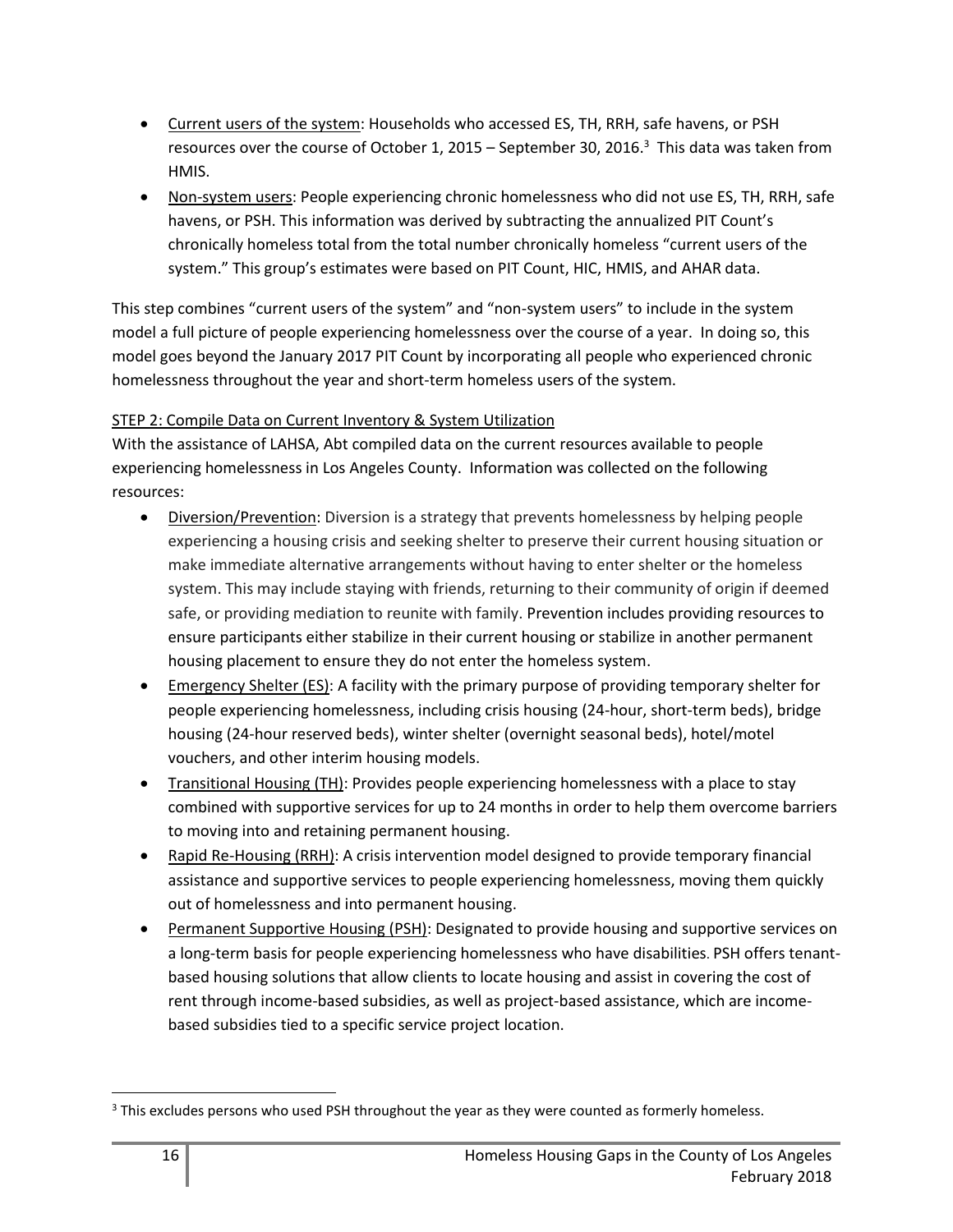Information on the current inventory was extracted from the 2017 HIC, which details the resources in operation in the County as of January 2017. LAHSA also collected information on fully-funded housing resources that opened or are scheduled to open after the release of the 2017 HIC (February 2017 – June 2018). These resources include newly-issued Veterans Affairs Supportive Housing (VASH) vouchers and Year 1 Measure H revenues for the following Los Angeles County Homeless Initiative Strategies:

- Strategy B7 Interim/Bridge Housing for Those Exiting Institutions
- Strategy D7 Provide Services and Rental Subsidies for Permanent Supportive Housing
- Strategy B3 Expand Rapid Re-Housing
- Strategy E8 Enhance the Emergency Shelter System
- Strategy E14 Enhance Services for Transition Age Youth

Although these resources are included in the current inventory, they are broken out separately in the report (Table 4).

In addition to the number of beds/units that are currently available, data on current system utilization were collected and analyzed:

- Percentage of Population Group Accessing Program: What percentage of each population group is accessing each program type (X percent of veterans use ES).
- Combination of Program Types Used: The combination of program types used by each population group on the way to placement into permanent housing (e.g., from TH to RRH; from ES to PSH).
- Length of Stay: The average length of stay for each population group in each program type (homeless adults stay in ES for X months).
- Program Performance: How successful the program type is at placing the population group into permanent housing (e.g., X percent of youth exit from TH into permanent housing); the rate of returns to homelessness after exit from program (e.g., X percent of youth return to homelessness after exiting TH).

## STEP 3: Develop Recommended Service Pathways

By applying best practices, program effectiveness, and local conditions to the current system's inventory and utilization, Abt developed combinations of programs that each population would use to rapidly exit to permanent housing, i.e., recommended services pathways. Abt then estimated the percentage of each population group that would need each pathway, and the length of stay at each program in the pathway.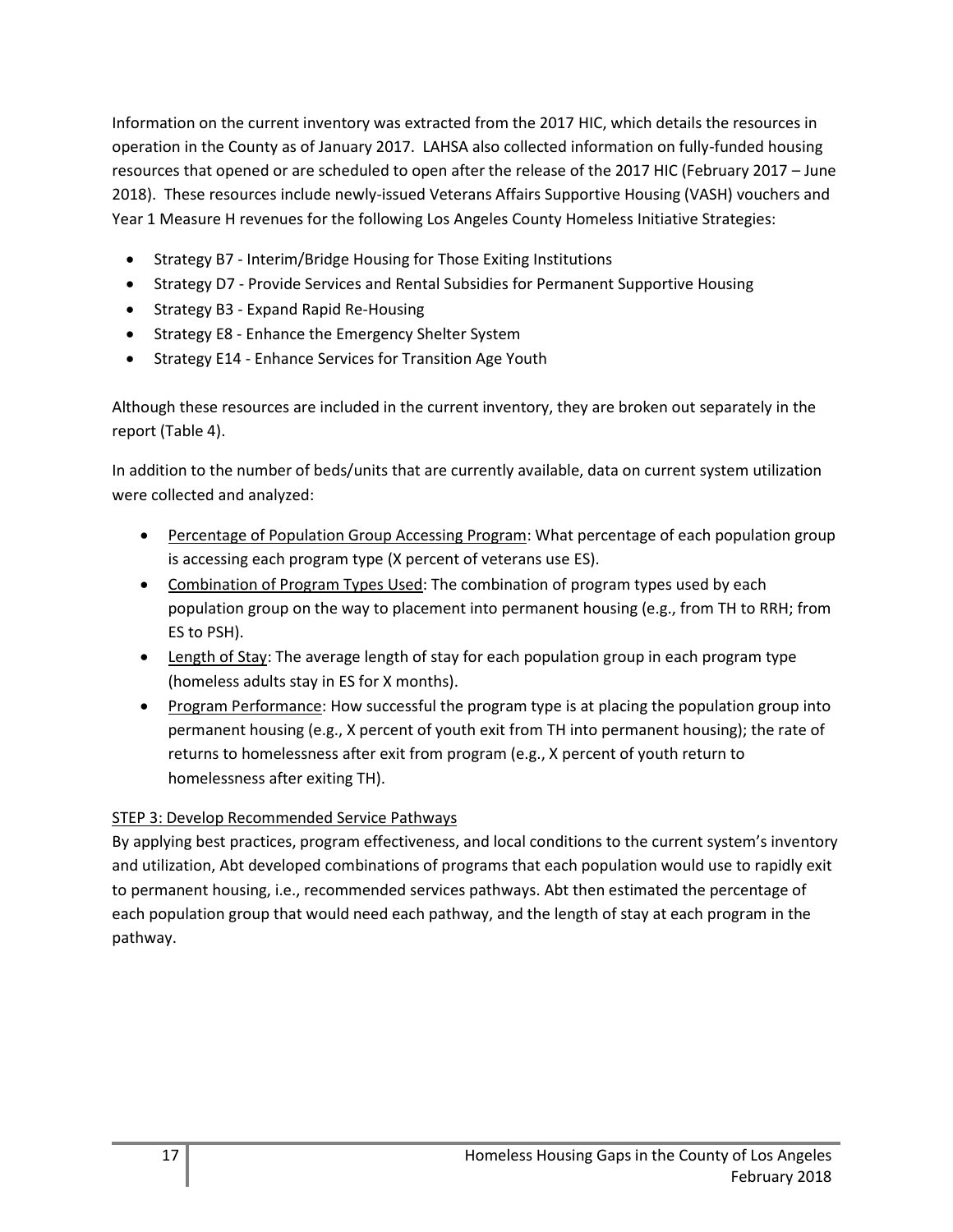The recommended service pathways identified were:

- Diversion/Prevention
- Emergency Shelter Only
- Transitional Housing Only
- Rapid Re-Housing Only
- Rapid Re-Housing through Emergency Shelter
- Rapid Re-Housing through Transitional Housing
- Permanent Supportive Housing from Streets
- Permanent Supportive Housing through Safe Havens
- Permanent Supportive Housing through Emergency Shelter
- Permanent Supportive Housing through Emergency Shelter and Rapid Re-Housing
- Permanent Supportive Housing through Rapid Re-Housing

Input from subject-matter experts informed the recommendation of service pathways and, assumptions about their utilization, by population group. The list of assumptions can be found in Appendix A.

## STEP 4: Determine Inventory for Proposed System

By applying the recommended services pathways percentages to the annualized number of people experiencing homelessness in Los Angeles County, the model estimates housing resource needs in a proposed system.

Abt worked with LAHSA and other key local stakeholders to develop assumptions used to shape the proposed system's inventory. The list of assumptions can be found in Appendix A.

## STEP 5: Identify Gaps

Abt contrasted the inventory in the proposed system with the current inventory and the fully-funded housing resources that opened or are scheduled to open after the release of the 2017 HIC (February 2017 – June 2018) to identify system gaps. Gaps are categorized by population group and program type. This report also compares gaps from the 2015 analysis to this analysis of 2017 data.

## STEP 6: Incorporate Feedback from Subject-Matter Experts

Throughout the system modeling process, Abt consulted with subject-matter experts to verify that the modeling fit for Los Angeles County. Abt incorporated feedback on its modeling from a variety of experts, including LAHSA staff, homeless service providers from all three population areas (Adults, Families with Children, and Youth) for the Coordinated Entry System, City of Los Angeles and County homelessness staff, and a variety of technical assistance providers.

The subject-matter experts also drew upon best practices identified by national advocacy organizations such as the NAEH and federal agencies such as the USICH. Additionally, local HMIS system utilization data (as detailed in Step 2), system performance measure reports, data dashboards, studies, and other information were used by the subject-matter experts to refine their recommendations.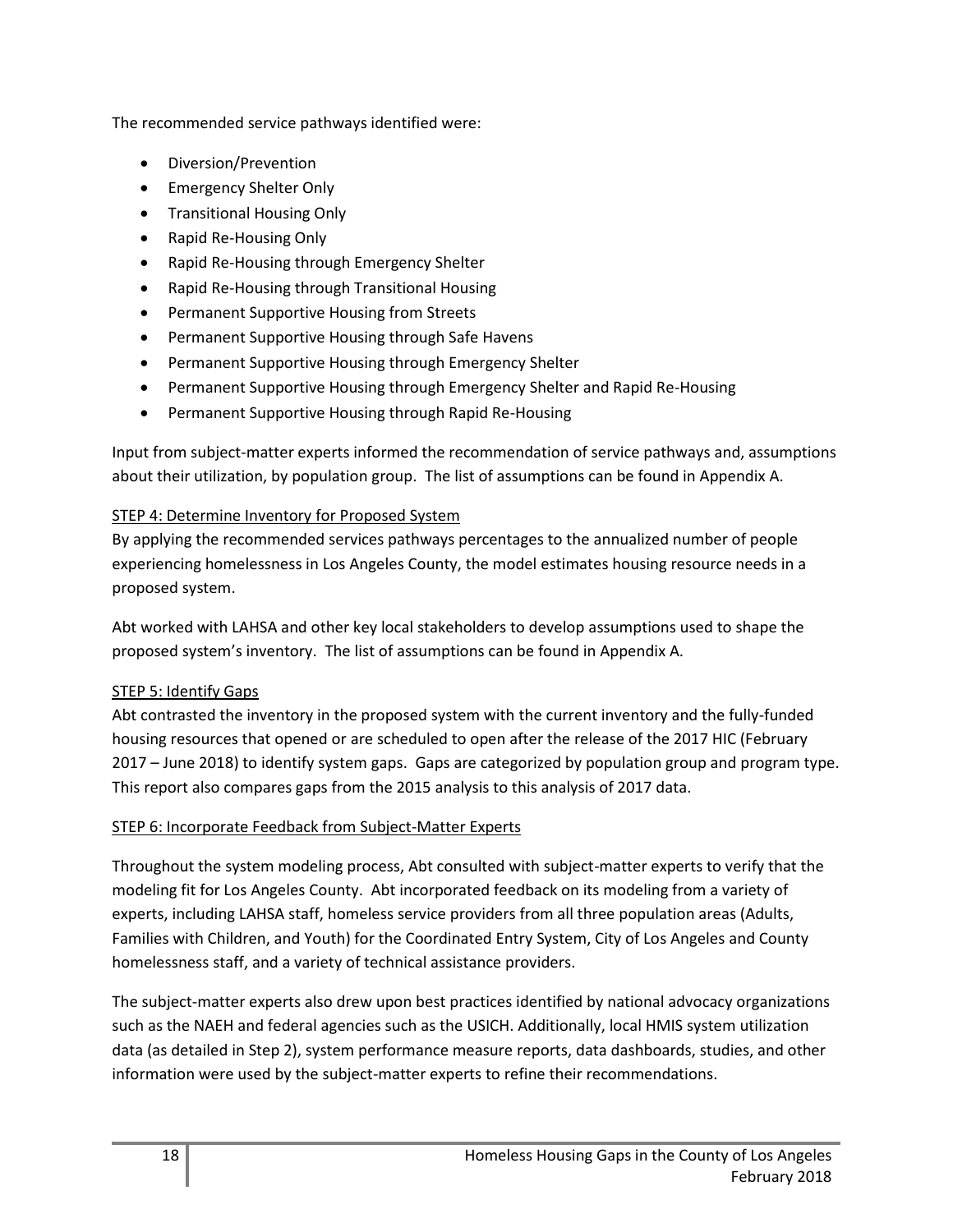#### **B. Data Sources**

This system modeling analysis incorporates data from a variety of sources.

## Point-in-Time (PIT) Homeless Count

Each year in January, Continua of Care (CoCs) conduct a PIT Count of sheltered and unsheltered people experiencing homelessness in their regions using HUD's national methodology. Los Angeles County consists of four CoCs which each conduct their own PIT Count: the Los Angeles CoC (LA CoC) administered by LAHSA, the Glendale CoC, the Long Beach CoC, and the Pasadena CoC.

LAHSA's PIT Count is comprised of four components (not all CoCs conduct all four components):

- Street Count: A visual tally of people experiencing unsheltered homelessness, including people living in their vehicles and in make-shift shelters.
- Shelter Count: A count of everyone experiencing homelessness in shelters, with emergency motel vouchers, safe havens, and TH.
- Demographic Surveys: A survey and HMIS data collection of demographic information of those experiencing homelessness, including age, gender, ethnicity, length of time homeless, and other key characteristics.
- Youth Count: A survey-based count of unaccompanied and unsheltered youth and young families with children under the age of 24 who are experiencing homelessness.

This analysis aggregates the January 2017 PIT Count data from all four CoCs in the County.

## Homeless Management Information System (HMIS)

HMIS is a computerized data collection system designed to capture system performance and client-level data, including the characteristics, service needs, and services utilization trends of the homeless population. HMIS participation is required for HUD-funded programs.

HMIS data from October 1, 2015 – September 30, 2016 from the Los Angeles, Glendale, and Pasadena CoCs were included in this analysis.

## Housing Inventory Count (HIC)

The HIC is a point-in-time inventory of the housing and shelter resources dedicated to homeless or formerly homeless populations conducted at the same time as the PIT Count. The HIC includes shelter resources (i.e., ES, emergency motel vouchers, TH, and safe havens) and permanent housing resources (i.e., PSH, RRH, and other permanent housing) funded by LAHSA and other sources.

The HIC is required by HUD and used in the annual application process to determine federal funding for homeless services throughout the country. The data is also used to produce the AHAR.

The data used for this analysis came from the HIC conducted in January 2017 by all four local CoCs.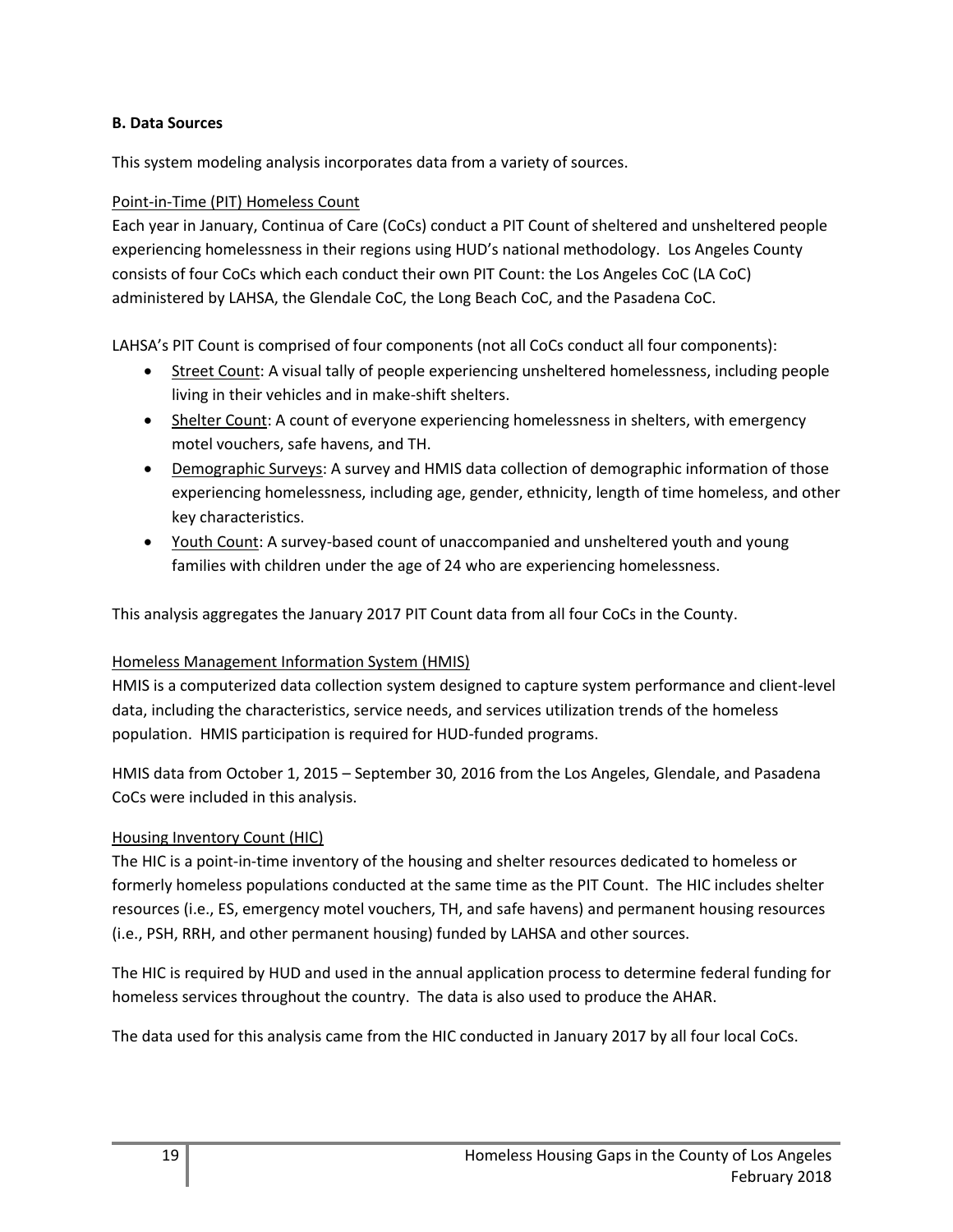## Annual Homeless Assessment Report (AHAR)

The AHAR is a HUD report presented to Congress annually on the status of homelessness in the United States, including estimates on the number of people experiencing homeless nationally, demographic information, service use patterns and the capacity of localities to prevent and end homelessness in their communities.

The data used for this analysis comes from the 2016 AHAR for the Los Angeles CoC only.

## **C. Limitations**

While utilizing multiple data sources results in a more robust analysis, there are limitations to these data sources that must be considered.

## HMIS Data Quality

The data obtained from HMIS has several limitations, specifically:

- a) Overall HMIS coverage across Los Angeles County;
- b) Clients who were not exited from HMIS in the 2015-2016 Program Year;
- c) Undercounting of placements into permanent housing; and
- d) Lack of comprehensive outreach data.

## *HMIS Coverage*

HMIS coverage is low for ES and TH programs, largely due to the quantity of programs in these categories that are not funded by LAHSA and choose not to participate in HMIS. Further, there is uneven HMIS coverage for programs dedicated to various populations. For example, the percentage of programs serving youth not participating in HMIS is different from the percentage of non-participating programs serving veterans. To address the coverage issues, Abt extrapolated for missing data based on the HIC, and cross-referenced data sources to account for the use of non-population specific beds/units by each population group.

Domestic violence programs do not participate in HMIS due to confidentiality concerns. However, the inventory of domestic violence beds was included in the model through use of HIC data.

## *Un-Exited Clients*

Through analysis of HMIS, it was determined that some clients were not properly exited from their programs by the service providers. Spot checks were conducted with agencies to confirm that outliers (e.g., an adult staying in ES for five years) should have been exited, and then addressed these improperly un-exited clients in the model by applying maximum activity stays per housing type for those outlier clients with extreme lengths of stay.

## *Undercounting Permanent Housing Placements*

Placements into permanent housing from programs, especially emergency shelters, are likely underreported in HMIS. For example, the shorter lengths of stay and less intensive services in emergency shelters sometimes make it difficult for staff to track when a client is placed into permanent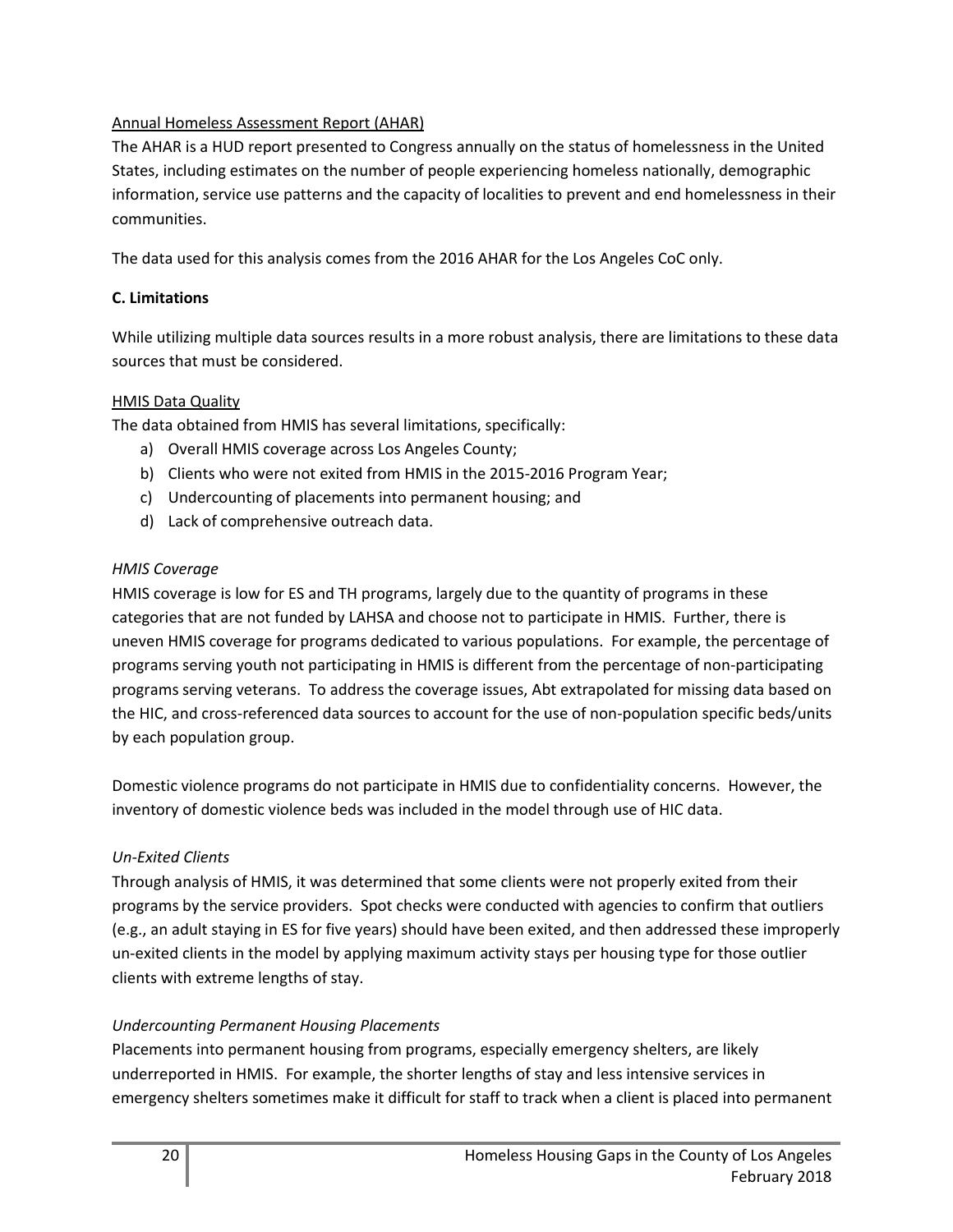housing. Abt, LAHSA, and the subject-matter experts took this issue into consideration when analyzing the data.

## *Lack of Comprehensive Outreach Data*

In comparison to the PIT Count total of unsheltered persons, the scope of data entered into HMIS from outreach services is inadequate to accurately extrapolate the number of unsheltered homeless people who did not access substantive homelessness system resources (e.g., ES, PSH). To account for this absence of data, Abt examined prior living situation data for system resources and consulted PIT Count and AHAR data to extrapolate for unsheltered non-system users.

## PIT Count

While the PIT Count serves as a critical data source, some inherent limitations include:

- Demographic surveys were completed during the winter season. This limits our knowledge of the characteristics of the unsheltered homeless population throughout the year.
- Self-response to chronic homelessness-related questions, especially in terms of length of time homeless. This makes it difficult to truly ascertain the number of unsheltered chronically homeless people.
- Total homeless population estimates apply only to one snapshot of January 2017, and thus did not reflect seasonal changes to the homeless population. This is only a point-in-time census and does not reflect inflow into and flow through the homeless crisis response system.

Abt, LAHSA, and the subject-matter experts took these limitations into consideration when analyzing the data.

## Data Collection Timeframes

By using multiple data sources, this analysis uses data from different timeframes, and thus cannot be compared simultaneously:

- PIT: January 2017 (point-in-time count)
- AHAR: FY 2015-16 (October 1, 2015 September 30, 2016)
- HIC: January 2017 (point-in-time count)
- HMIS: FY 2016 (October 1, 2015 September 30, 2016)

## Analysis Does Not Address Future Trends

This analysis does not address future changes in rates of or related solutions to homelessness (e.g., changes in PIT Count or major increases in affordable housing or employment). The analysis does not incorporate future inflow into the homeless population estimates, and thus cannot predict how service pathways or inventory recommendations in the proposed system will need to be adjusted.

# **D. Changes from 2015 Gaps Analysis**

LAHSA conducted a Gaps Analysis in 2015. Several changes were made to strengthen the 2017 analysis: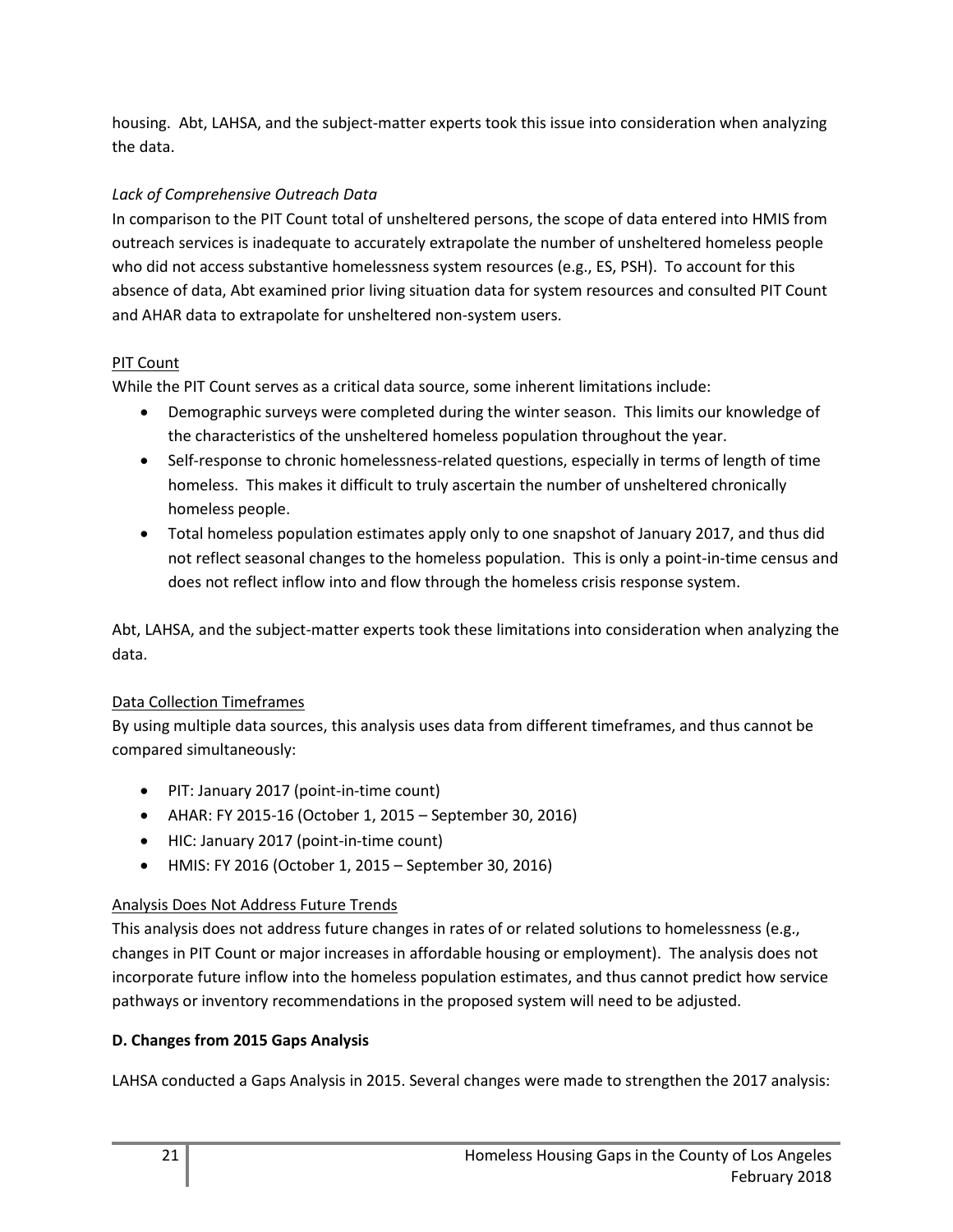#### Inclusion of Veterans

Homeless veterans and the shelter, service, and housing resources dedicated solely to homeless and formerly homeless veterans have been included in the 2017 analysis but were not included in the 2015 version.

#### Youth Subpopulations

The 2017 analysis breaks out youth as its own subpopulation, which allows for more precision in resource distribution and planning.

## Expanded Use of HMIS Data

More extensive HMIS data was generated for modeling purposes, and at a higher coverage level (for example, the adult ES beds on HMIS in the LA CoC rose from 1,299 in 2015 to 1,821 in 2017). Specifically, analysis tables on three measures of system effectiveness (i.e., length of stay, placements into permanent housing, and returns to homelessness) were generated for each program type by population and were incorporated into the assumptions that define the proposed homeless crisis response system.

#### Chronic Homelessness Definition

The 2017 analysis uses the HUD definition of chronic homelessness, rather than the "long-term" homeless status used in the 2015 report.

#### Infusion of New Local Resources

The influx of new resources since 2015 has increased the system's inventory, the capacity to administer programs, and the amount of data collected for performance analysis. One-time investments combined with Measure H funds have significantly increased housing resources. This infusion of resources – thanks to the significant efforts of local leadership – has also allowed Abt and LAHSA to envision a more robust system.

## Additional Service Pathways

Three service pathways, following the new resources mentioned above, were added to the 2017 model to more accurately reflect how people move through the system and into permanent housing:

- Permanent Supportive Housing through Emergency Shelter and Rapid Re-Housing
- Permanent Supportive Housing through Rapid Re-Housing
- Rapid Re-Housing through Transitional Housing